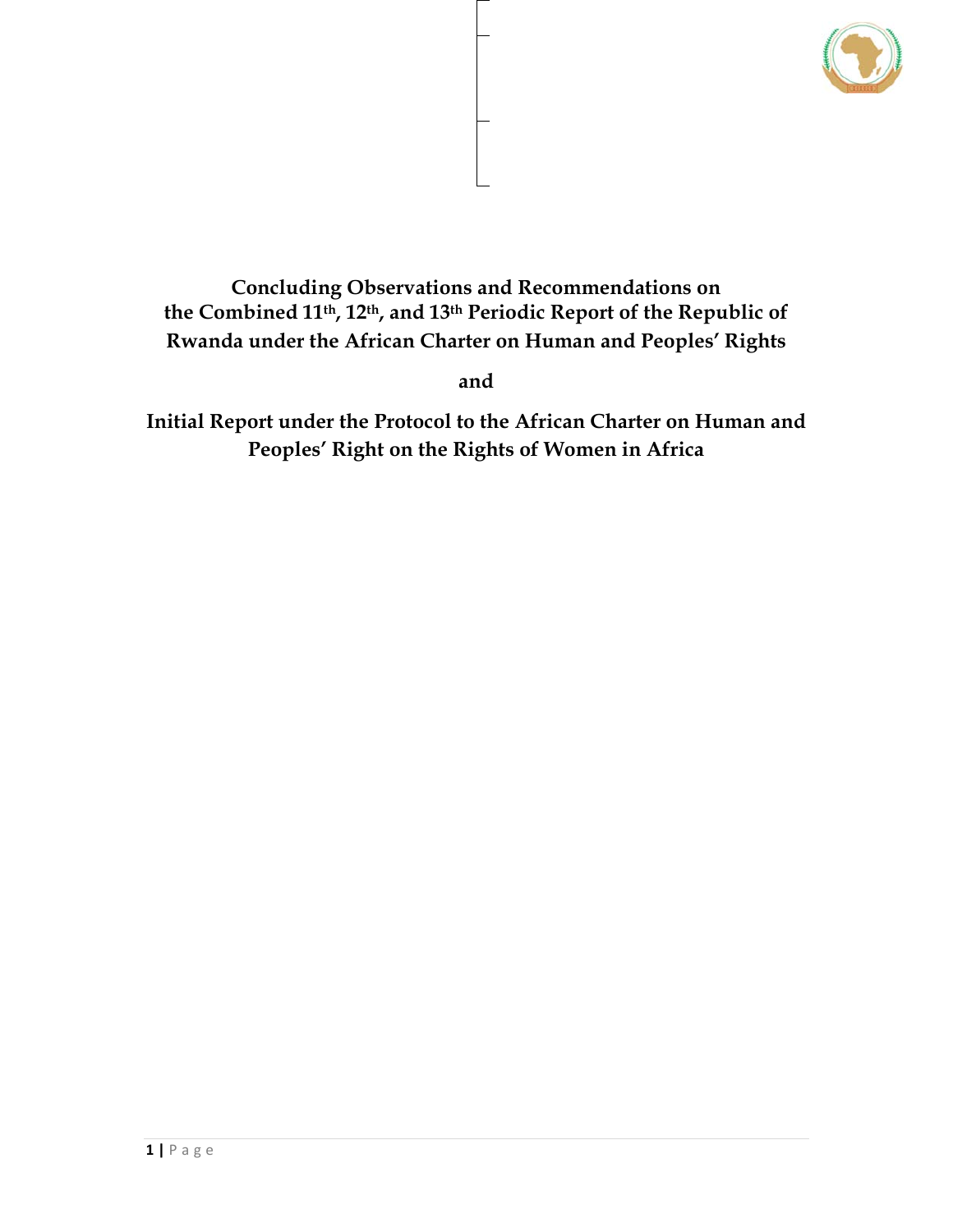## **I. Introduction**

- 1. The Republic of Rwanda (Rwanda) is a State Party to the African Charter on Human and Peoples Rights (African Charter or Charter), having ratified the Charter on **15 July 1983**.
- 2. Pursuant to Article 62 of the African Charter, Rwanda submitted its Initial Report in August 1990, its combined  $1<sup>st</sup>$  to  $5<sup>th</sup>$  periodic Reports in March 2000, its combined 6th and 7th periodic Reports in 2004, its 8th periodic Report in 2007, and its combined 9<sup>th</sup> and 10<sup>th</sup> periodic Report in 2009.
- 3. The present Report, which was submitted in January 2017, is the combined 11th,  $12<sup>th</sup>$ ,  $13<sup>th</sup>$  and  $14<sup>th</sup>$  periodic Report of Rwanda (covering the period 2009 to 2016), and it brings Rwanda up-to date with its reporting obligations provided for under Article 62 of the African Charter.
- 4. While Part A of the Report deals with Rwanda's obligation under the African Charter, Part B of the Report encompasses Rwanda's Initial Report under the Protocol to the African Charter on the Rights of Women in Africa (Maputo Protocol), covering the period 2006 to 2016.
- 5. The Report was considered during the 61st Ordinary Session of the Commission from 1 to 15 November 2017, in Banjul, The Gambia. It was presented by the delegation from Rwanda led by **Ms. Providence Umurungi**, Head of International Justice and Judicial Cooperation, Ministry of Justice, Representing the Government of Rwanda, accompanied by **Mr. Epimaque RUBANGO KAYIHURA,** Senior State Attorney at the Ministry of Justice.
- 6. The Report highlights developments which took place in Rwanda in the promotion and protection of human rights, and the legislative, administrative and judicial measures put in place to comply with its obligations under the African Charter.
- 7. The present Concluding Observations and Recommendations give an account of the positive aspects, the factors restricting the enjoyment of human rights and the areas of concern regarding exercise of human rights in Rwanda.
- 8. In conclusion, the Commission makes recommendations to the Government of Rwanda on measures for strengthening the enjoyment of human rights as guaranteed by the African Charter, the Maputo Protocol as well as other relevant regional and international human rights instruments.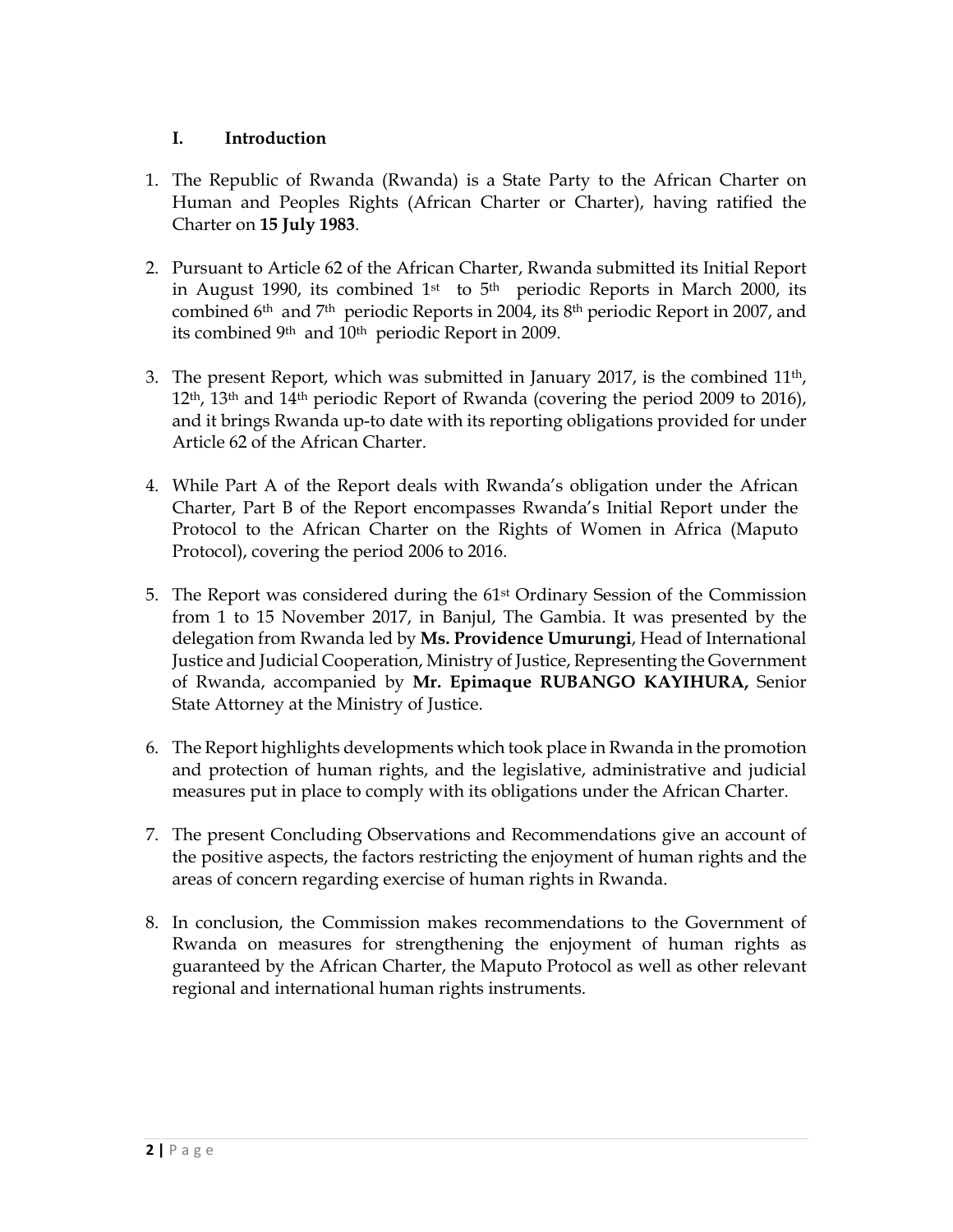**PART A: Concluding Observations and Recommendations on the Combined 11th, 12th, and 13th Periodic Report of the Republic of Rwanda under the African Charter on Human and Peoples' Rights** 

### **II. Positive Aspects**

9. The Commission notes a number of positive aspects in Rwanda's efforts towards the fulfilment of its obligations under the African Charter**:** 

#### **Reporting Obligation and Cooperation with the Commission**

10. The Commission**:** 

- i. Welcomes the efforts made by Rwanda in preparing and presenting its Report and commends Rwanda for being up to date with its obligations under Article 62 of the African Charter;
- ii. Commends the efforts made by Rwanda to ensure that the preparatory process of the Periodic Report was participatory and transparent; and representatives of Civil Society Organizations (CSOs) involved in human rights in Rwanda;
- iii. Commends Rwanda for implementing recommendations of the Commission in its Concluding Observations on Rwanda's 9th and 10th Periodic Report.

### **Ratification of Regional and International Human Rights Instruments**

- 11. The Commission commends Rwanda for ratifying the following international treaties during the period under review:
	- i. *The African Charter on Democracy, Election and Governance,( ratified by Presidential Order No 27/01 of 09/07/2012);*
	- ii. *The Optional Protocol to the Convention on the Elimination of All Forms of Discrimination against Women (ratified by Presidential Order n°. 34/01 of 14/07/2009);*
	- iii. *The International Convention against Doping in Sports (ratified by Presidential Order n° 07/01 of 31/03/2009);*
	- iv. *The International Convention on the Protection of the Rights of All Migrant Workers and Members of their Families (ratified by Presidential Order n°33/01 of 17/05/2010);*
	- v. *Optional Protocol to the Convention Against Torture and other cruel, Inhumane and Degrading Treatment or Punishment (ratified by presidential Order No 60/01 of 12/02/2014).*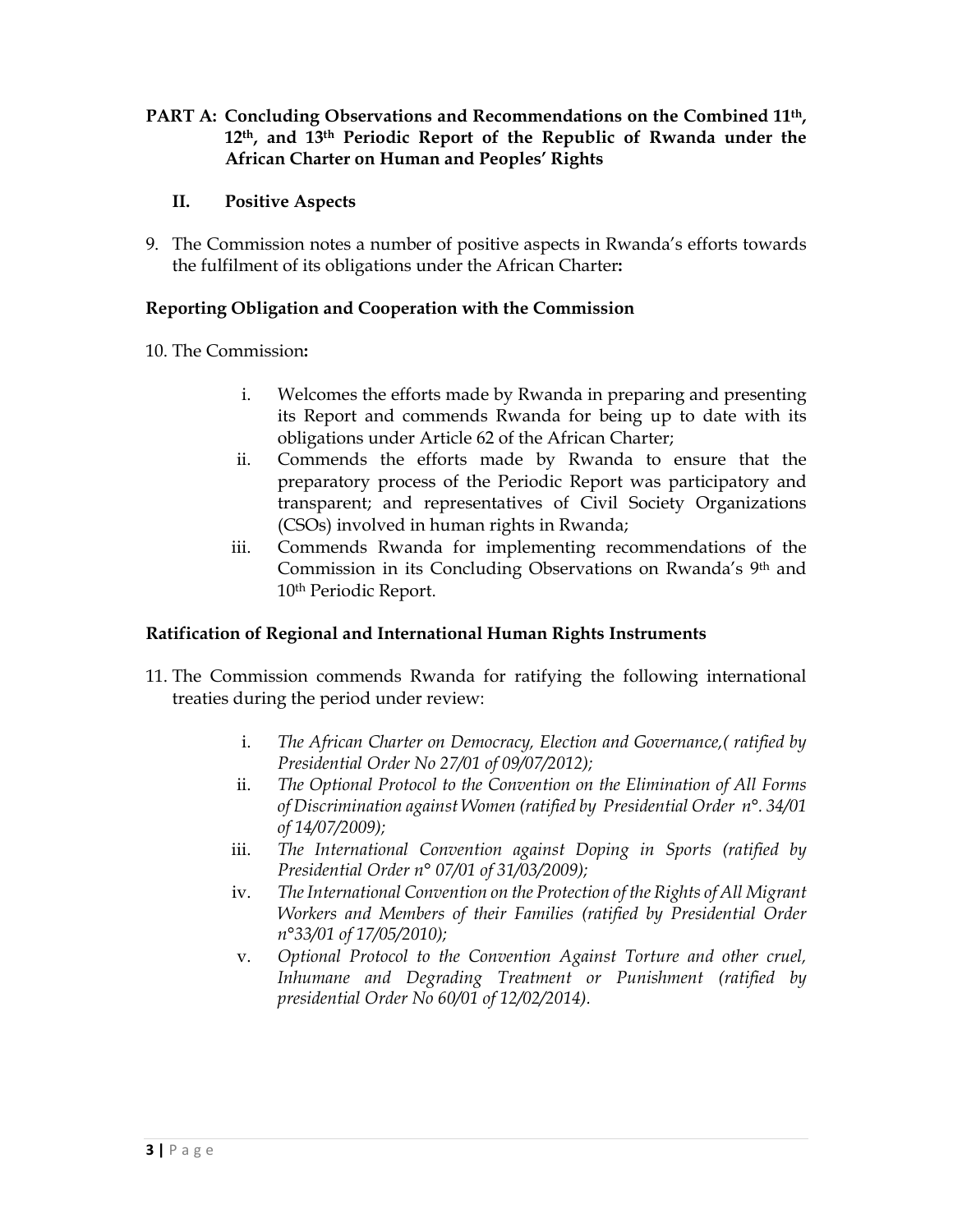#### **Other Instruments**

- 12. Other Instruments include:
	- i. *The African Union (AU) Non-Aggression and Common Defence Pact (ratified by Presidential Order n° 35/01 of 14/07/2009);*
	- ii. *The Additional Protocol to the Convention Relating to International Exhibitions (ratified by Presidential Order P.O. n° 36/01 of 17/05/2010).*

#### **Enactment of National Laws and Policies guaranteeing human rights**

#### *National Legislation*

- 13. The Commission commends the adoption of the following laws to guarantee human rights and promote peace and development:
	- i. *Law No 13/2009 of 27/05/2009 Regulating Labour in Rwanda;*
	- ii. *Law No 34/2010 on the establishment & organisation of Rwanda correctional Services;*
	- iii. *Law N° 54/2011 of 14/12/2011 relating to the Rights and the Protection of the Child;*
	- iv. *Law N° 03/2011 of 10/02/2011 Determining The Responsibilities, Organization And Functioning Of The National Council Of Persons With Disabilities;*
	- v. *Law N° 01/2012/OL of 02/05/2012 instituting the Penal Code;*
	- vi. *Law N° 04/2012 of 17/02/2012 governing the organization and the functioning of National Non-Governmental Organizations (NGOs);*
	- vii. *Law N° 04/2013 of 08/02/2013 relating to Access to Information;*
	- viii. *Law N° 10/2013/OL of 11/07/2013 governing political organisations and politicians;*
	- ix. *Law No 02/2011 of 10/02/2011 which established a National Women Council;*
	- x. *Law No. 22/2011 of 28/6/2011 establishing the National Commission for Children (NCC);*
	- xi. *Law No 86/2013 of 11/09/2013 establishing the General Statute for Public Service;*
	- xii. *Organic Law N° 10/2012/OL of 15/01/2013 repealing the Organic Law Nº 55/2008 of 10/09/2008 governing NGOs;*
	- xiii. *Law No 84/2013 of 11/09/2013 on crime of genocide ideology and related offences;*
	- xiv. *Law No 02/2013 of 08/02/2013 which established Media Self-Regulatory Body in Rwanda;*
	- xv. *Law N° 09/2013 of 01/03/2013 establishing Rwanda Utilities Regulatory Authority (RURA) regulating the licensing of media houses operating in Rwanda;*
	- xvi. *Organic Law No 12/2013/OL of 12/09/2013 on State finances and property institutionalizing Gender Responsible Budgeting;*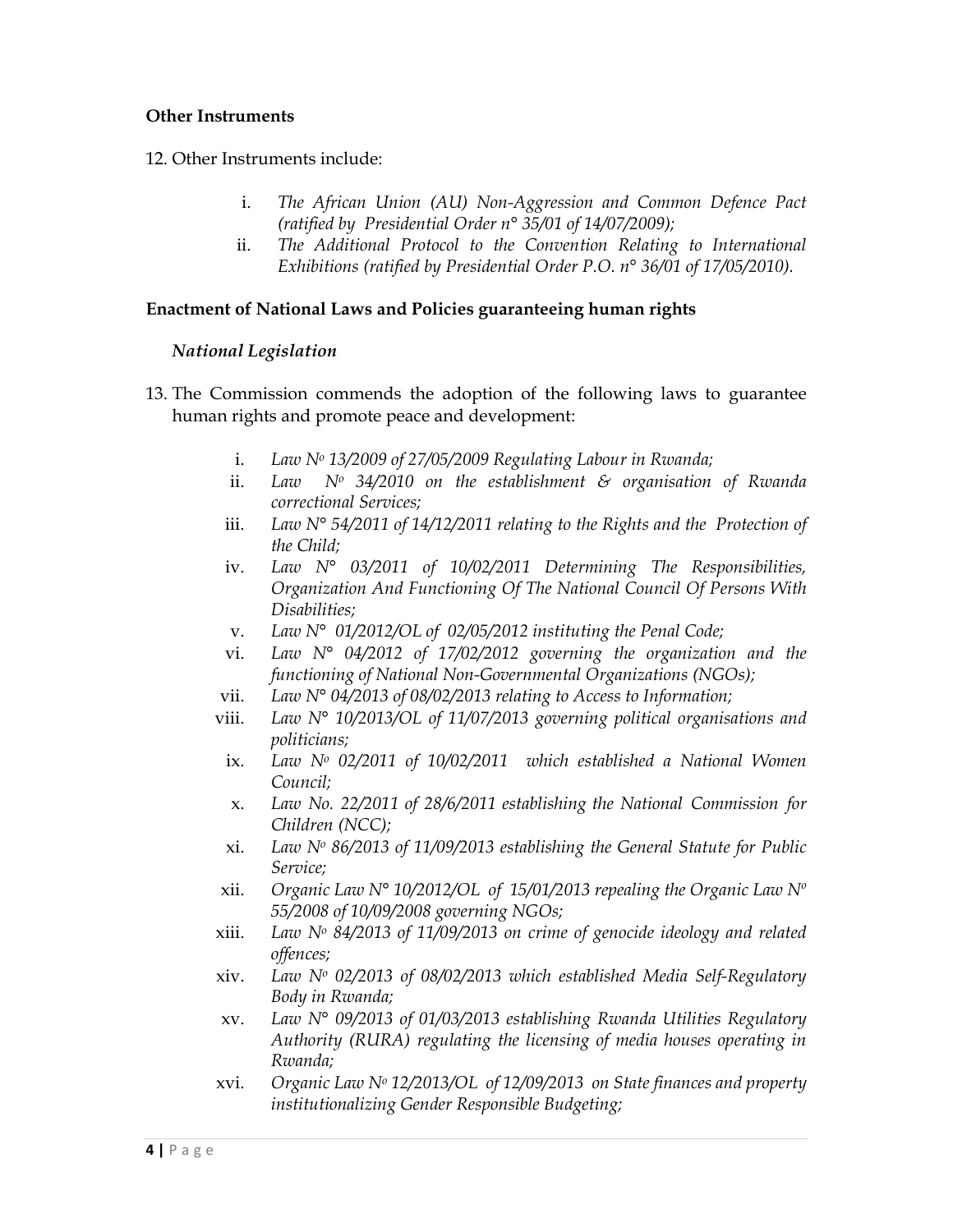- xvii. *Law No 41/2015 of 29/08/2015 relating to Disaster Management;*
- xviii. *Law No 13/2014 of 21/05/ 2014 relating to refugees;*
- xix. *Law No 27/2016 of 08/07/2016 governing matrimonial regimes, donations and successions*.

#### *National Policies*

- 14. The Commission also commends the adoption of the following Policies:
	- i. *Mining Policy of 2010;*
	- ii. *Integrated Child Rights Policy of 2011;*
	- iii. *Legal Aid Policy of 2014 to provide legal aid to juvenile offenders;*
	- iv. *Health Sector Policy of 2015;*
	- v. *Health Sector ICT Security Policy of 2016;*
	- vi. *Rwanda Pharmacy Policy of 2016.*

#### **Institutional Measures Promoting Human Rights**

- 15. The Commission commends the following institutional measures in the promotion and protection of human rights:
	- *i. Rwanda Agriculture Board (RAB) of 2010;*
	- *ii. The National Food and Nutrition Strategic Plan (NFNSP) 2013-2018;*
	- *iii. The Office of the Ombudsman whose authority was enhanced in 2013 with a new governing law with additional powers granted to the office;*
	- *iv. The National Council for Persons with Disabilities (NCPD) established by law No. 03/2011 of 10/02/2011 to coordinate activities aimed at advancing persons with disabilities and advocating on the issues affecting them;*
	- *v. The Rwanda Governance Board (RGB) established by law No 41/2011 of 30/09/2011 to promote the principles of good governance and decentralization;*
	- *vi. The Rwanda Natural Resources Authority (RNRA).*

#### **Civil and Political Rights**

#### *Death Penalty*

16. The Commission congratulates Rwanda for abolishing the death penalty and replacing with life imprisonment.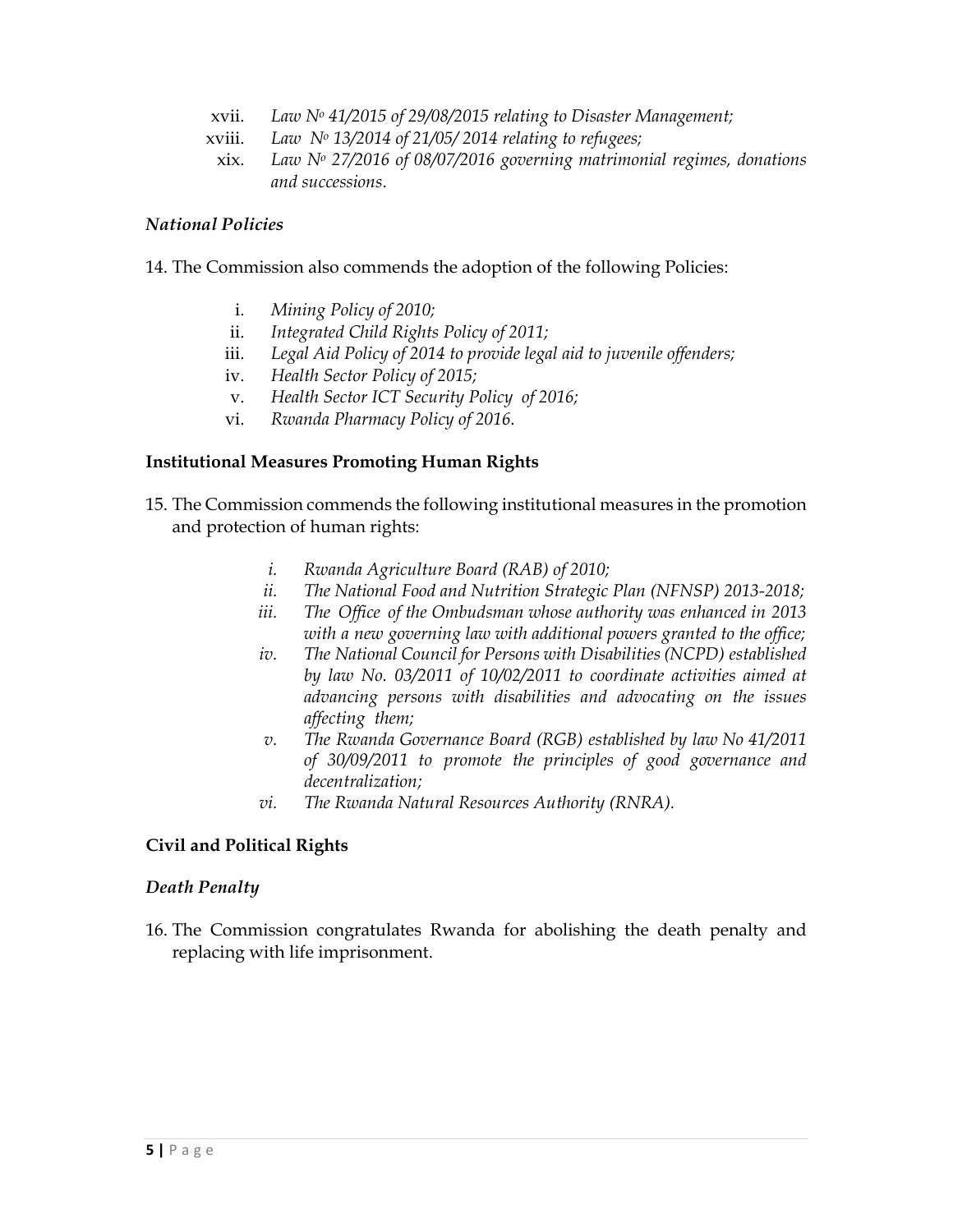### *Prohibition of Torture and Cruel, Inhuman and Degrading Treatments*

17. The Commission commends Rwanda for the:

- i. Criminalisation of torture in Articles 176 and 187 in the Organic Law Instituting the Penal Code 2012 and Article 177 which provide for the penalties of torture;
- ii. Establishment of the National Preventive Mechanism (NPM) as a unit within the National Human Rights Commission (NHRC).

### *Conditions of Detention*

18. The Commission commends Rwanda for the:

- i. Newly established Rwanda Correctional Services (RCS) responsible for the promotion and protection of the rights of incarcerated people in accordance with the Rwandan and international laws;
- ii. Building of new prisons in the Southern, Eastern, Western provinces and in Kigali City;
- iii. Rehabilitation of old prisons in Huye and Rwamagana;
- iv. Quality of the detention Centre-Mpanga prison which meets international standards;
- v. Increase of sleeping space (80cm by 2m) in prisons;
- vi. Establishment of nursery schools for children under three years old living with their mothers in prisons and the provision of a cow to provide fresh milk to the children;
- vii. Adoption of alternative measures to imprisonment including community work, otherwise known as " the TIG program;"
- viii. The reintegration of 11,000 people under the TIG program, with some prisoners being released conditionally before the end of their prison sentences.

## *Right to Freedom of Expression and Access to Information*

19. The Commission commends Rwanda for:

*Freedom of Expression* 

- i. The National Utilities Statutory Regulator Agency which regulates audio, audio-visual media and internet;
- ii. The Media Self-Regulatory Body, established by Law No. 02/2013 of 08/02/2013.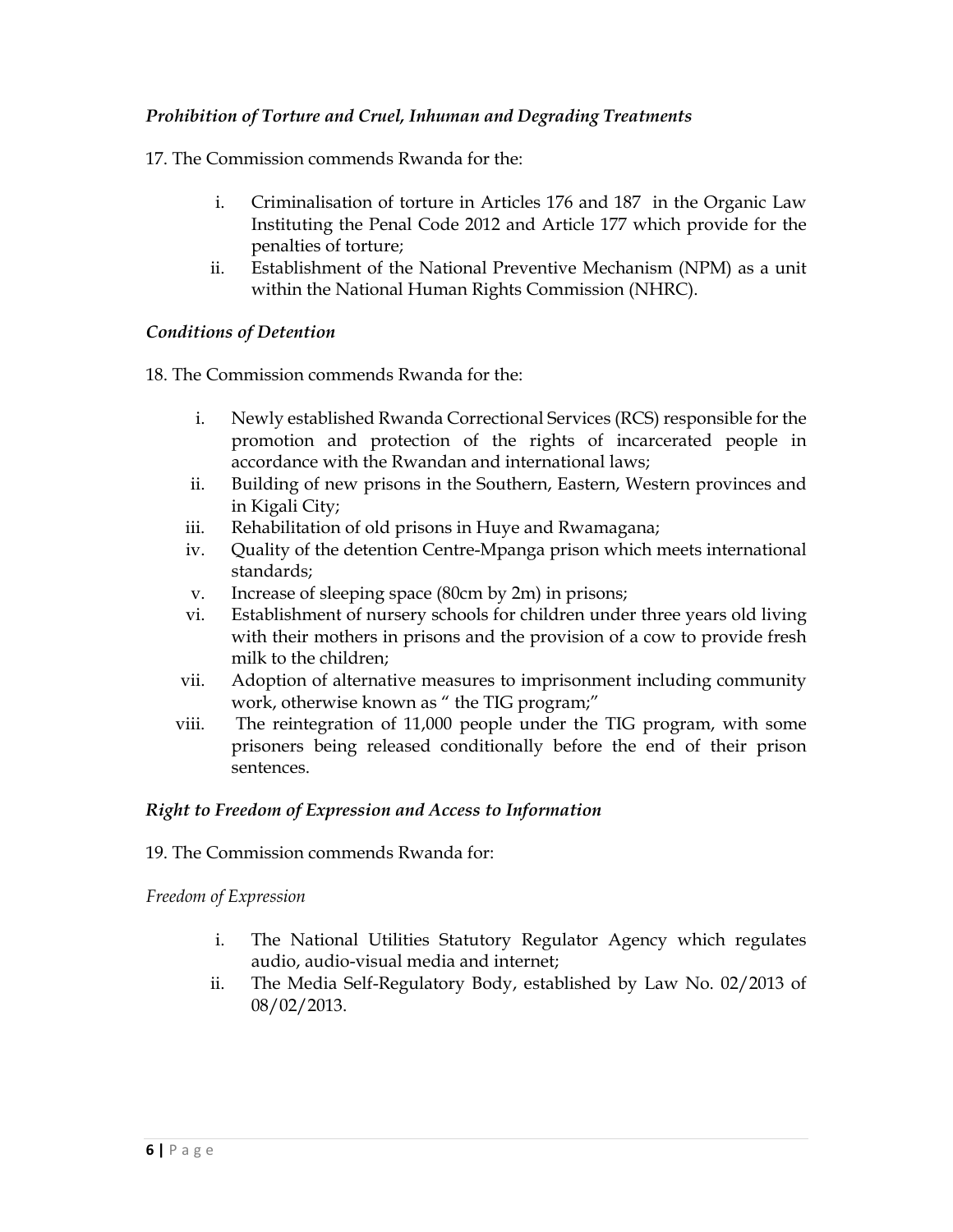#### *Access to Information*

- i. The enactment of Law  $N^{\circ}$  04/2013 of 08/02/2013 relating to Access to Information, which applies not only to public bodies but also to private bodies which carry out work in the public interest;
- ii. The publication of a list of 540 Information Officers who are responsible for responding to information requests by the office of the Ombudsman which is responsible for monitoring and implementing the Access to Information law.

## *Right to Freedom of Assembly and Association*

20. The Commission commends Rwanda for the right to free association enshrined in Article 39 of the Rwandan Constitution as revised in 2015.

## *Refugees, IDPs and Migrants Workers*

- 21. The Commission commends Rwanda for the:
	- i. Establishment of a new Ministry of Disaster Management and Refugee Affairs which is expected to provide more attention to issues related to refugees and disasters, which has steered the campaign for voluntary repatriation and reintegration of refugees and asylum seekers;
	- ii. Enactment of Laws relating to Disaster Management and to refugees.

### *Right to participation*

- 22. The Commission commends Rwanda for the:
	- i. Establishment of the Rwanda Governance Board in 2011, charged with promoting good governance and decentralization, conduct research and policy analysis related to governance, and enhance citizen participation;
	- ii. Rwanda Governance Scorecard of 2014, a comprehensive governance assessment tool, which conducts surveys such as the Citizen Score Card;
	- iii. Referendum of 2015 contributing to the positive outcome of Rwanda's 2017 peaceful elections;
	- iv. Recognition of eleven political organizations in accordance with the law of 2013 on political parties.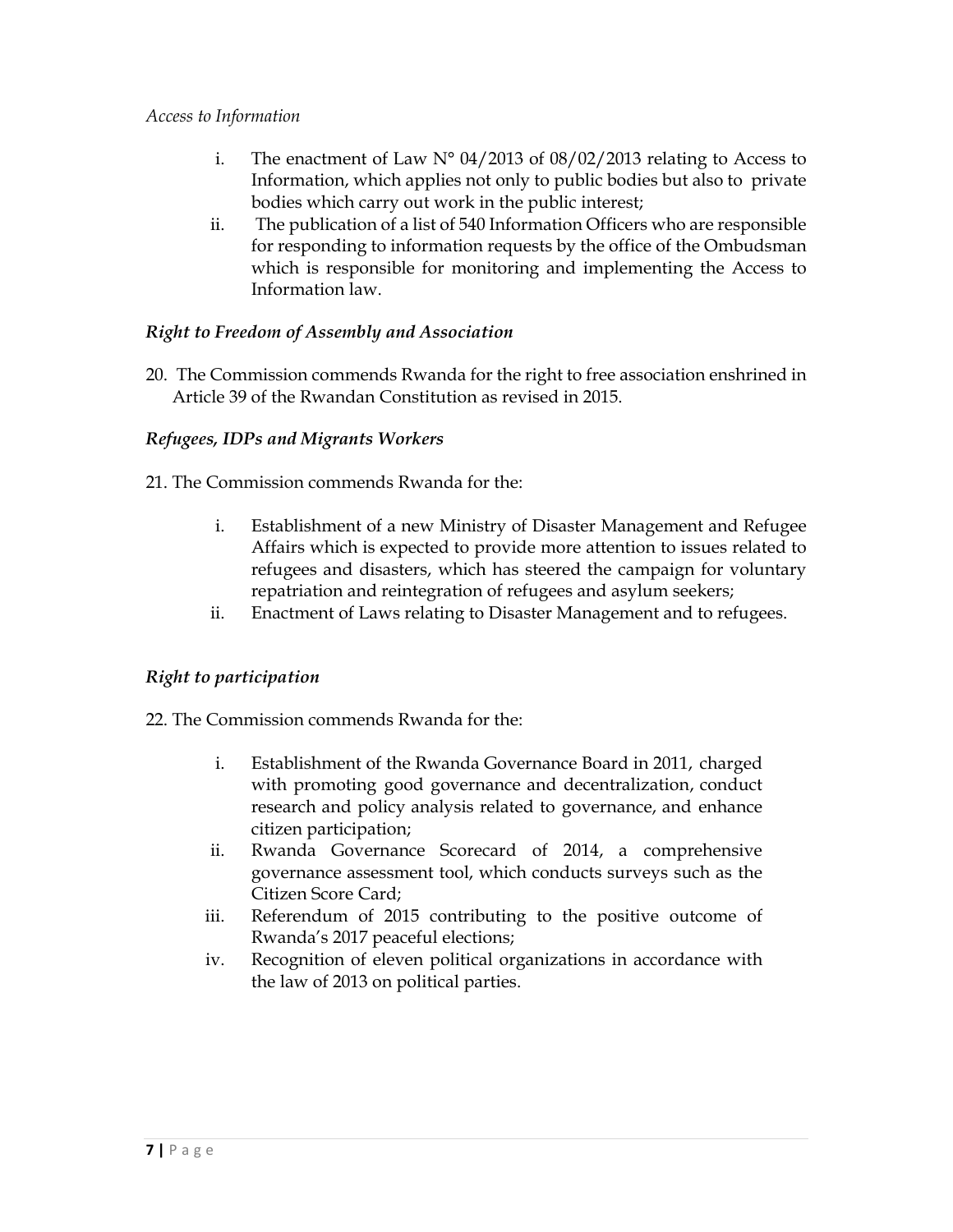## **Economic, Social and Cultural Rights**

23. The Commission commends Rwanda on:

#### *Right to housing*

i. Assistance to people living in rural areas to acquire low cost housing by allocating 416 block making machines and 100 tile making machines.

#### *Right to work*

- i. Regulation of Labour through Law N° 13/2009 of 27/05/2009 which amongst other things: provides safeguards for workers; prohibits work for children, forced labour, discrimination, unlawful dismissal; protects workers against harassment of any kind; protects pregnant and breastfeeding women; and promotes freedom of opinion in the work place;
- ii. Establishment of the Rwanda Agricultural Board;
- iii. Establishment of the new Ministry of Youth which has the mission to tackle among others, the issue of unemployment.

#### *Right to health (HIV/AIDs)*

- 24. The Commission commends Rwanda for:
	- i. The various legislative, policy, administrative and other measures undertaken to give effect to the right to health, and in particular, for the prevention, management and control of HIV and AIDS, as well as for the legal protection and access to legal remedies for People Living With HIV (PLHIV) and those at risk, vulnerable to and affected by HIV;
	- ii. Other HIV/AIDS prevention measures, including mass education and information dissemination carried out through different media, including radio and television programmes and theatre;
	- iii. Popular long-running radio plays such as *Urunana* and *Musekeweya* which provide critical information including adolescent sexual and reproductive health, antenatal health, nutrition and HIV prevention and management of HIV and other public health concerns.

### *Right to education*

- i. Legislative institutional and administrative measures and policies put in place to facilitate development of education;
- ii. Free and compulsory Primary education, in line with Article 20 of the Constitution of the Republic of Rwanda of 2003 as revised in 2015;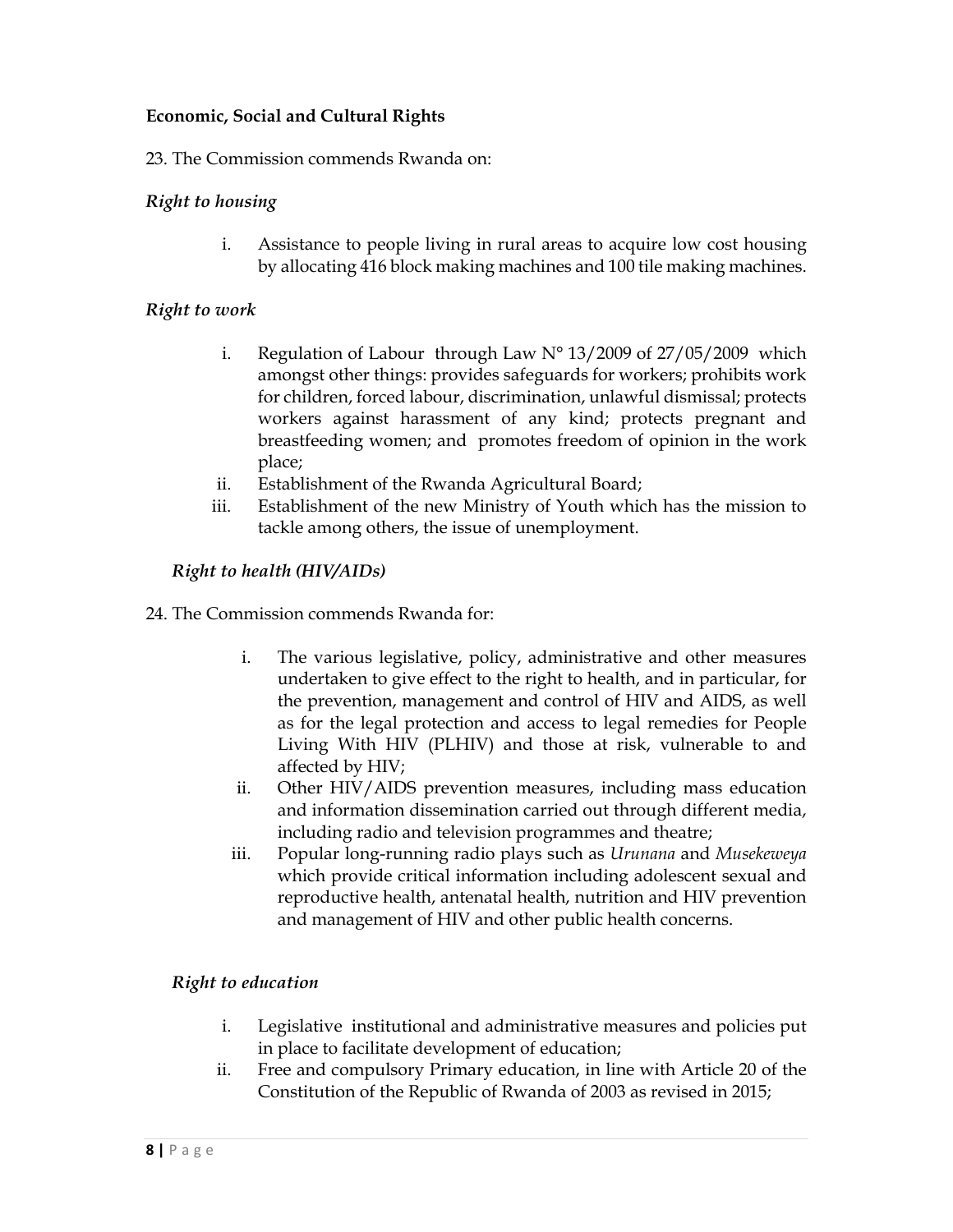- iii. "*Education for All"* program aimed at enabling Rwanda to become a knowledge based economy;
- iv. Construction of more classrooms;
- v. One Laptop per child program extended to primary schools all over the country;
- vi. Increase in the number of teachers in primary and secondary schools.
- vii. The introduction of education for children with physical or mental disabilities, and training of 386 teachers on the methodology for such classes;
- viii. Increased enrollment of persons with disabilities at different education levels.

## *Right to water*

i. Improved sanitation and sources of drinking water.

## *Right to food*

- i. Co-operatives which have led to an increase in food security;
- ii. The Crop Intensification Programme at the Ministry of Agriculture and its partners, which uses co-operatives as a vehicle for the distribution of improved seeds and fertilisers to farmers.

## *Rights of Persons with Disabilities*

- 25. The Commission commends Rwanda for the:
	- i. Establishment of the National Council for Persons with Disabilities in 2011 to deal with issues affecting them;
	- ii. One representative of persons with disabilities in the Parliament's Chamber of Deputies;
	- iii. Code of Practice on Disability Mainstreaming in Public Service;
	- iv. 7 years Government Program, with a principle of "*No one left behind",* aimed at facilitating access to employment and other social programs for persons with disabilities.

### *Extractive Industries and the Environment*

- 26. The Commission commends Rwanda for:
	- i. The Rwanda Natural Resources Authority (RNRA) established under Law No. 53/2010 of 25/01/2011;
	- ii. The 2010 Mining Policy aimed at establishing a fair management of mining resources, eradicate poverty, as well as improve the wellbeing of the population;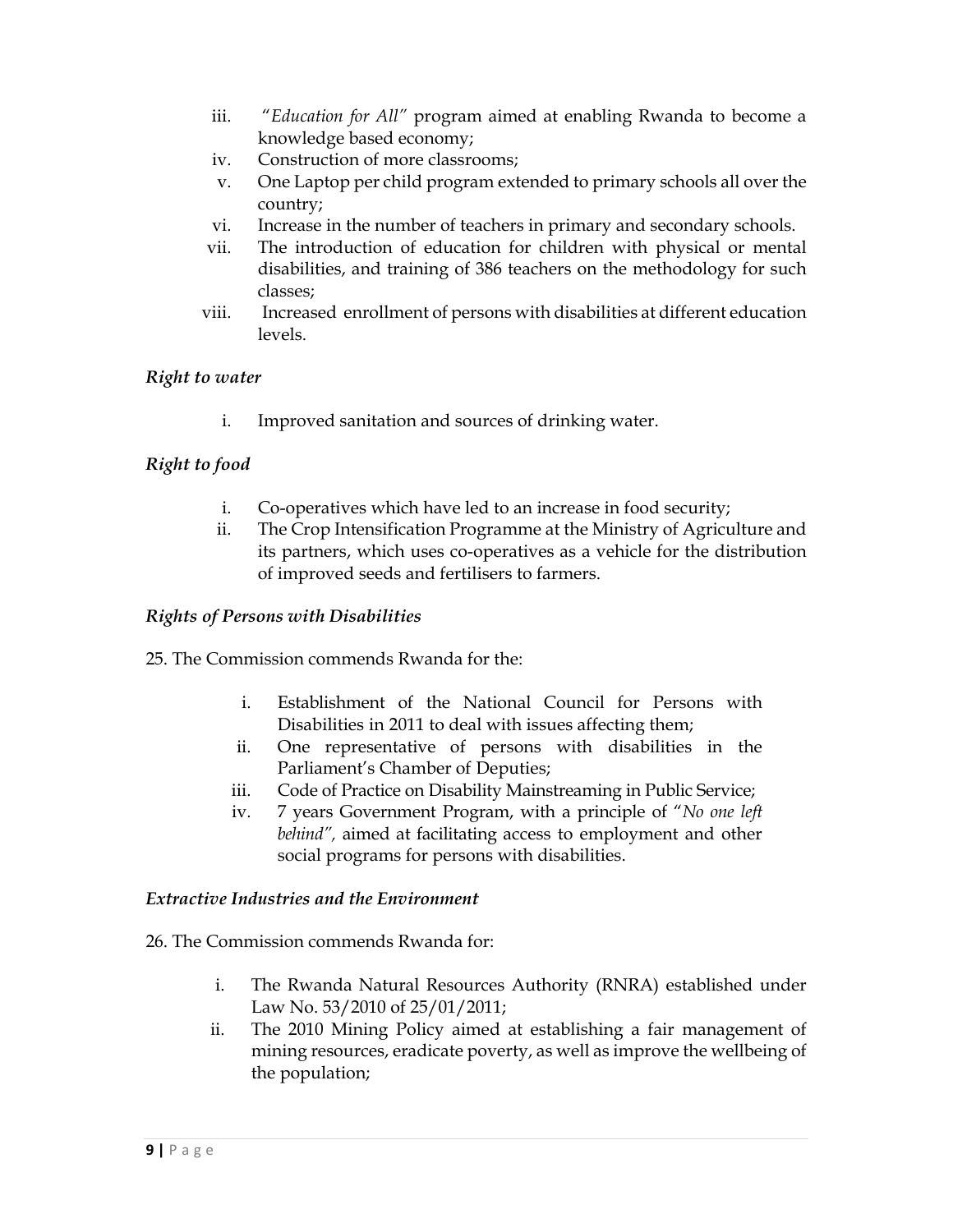iii. Legislations safeguarding and protecting the exploitation of natural resources and the environment*.* 

## *Right to Peace and Security*

- 27. The Commission commends Rwanda for:
	- i. Maintaining security across all Rwandan borders;
	- ii. Ensuring that all people enjoy maximum security and safety that enables them to conduct their day and night activities;
	- iii. Enhancing cooperation between leadership of all security agencies and the entire country;
	- iv. Intensive sensitization campaigns of the public on national security.

### **III. Factors restricting the enjoyment of human rights guaranteed by the African Charter**

28. Lack of awareness by the majority of the population about regional and international human rights instruments ratified by Rwanda restricts the effective enjoyment of human rights in the country.

### **IV. Areas of Concern**

29. While acknowledging the significant efforts made by the Government of Rwanda to promote and protect human rights, the Commission is however concerned about the following:

### **Reporting Obligations and Cooperation with the Commission**

30. The Commission appreciates Rwanda's response to its recommendations in Rwanda's combined 9<sup>th</sup> and 10<sup>th</sup> periodic Report of 2009. It however notes that, the current Report does not provide specific and comprehensive answers to some of the questions and issues raised by the Commission. The Report does not for instance, provide comprehensive disaggregated data, including gender disaggregated data on its implementation of the rights guaranteed in the African Charter in order to allow the Commission to objectively assess Rwanda's level of compliance *vis-à-vis* the obligations contained in the African Charter.

### **Lack of additional Information**

31. The Commission is concerned that following the Delegation's commitment to provide additional information to the Commission on issues raised during presentation of the Report, information has not been forthcoming which impacts on the substance of the present Concluding Observations.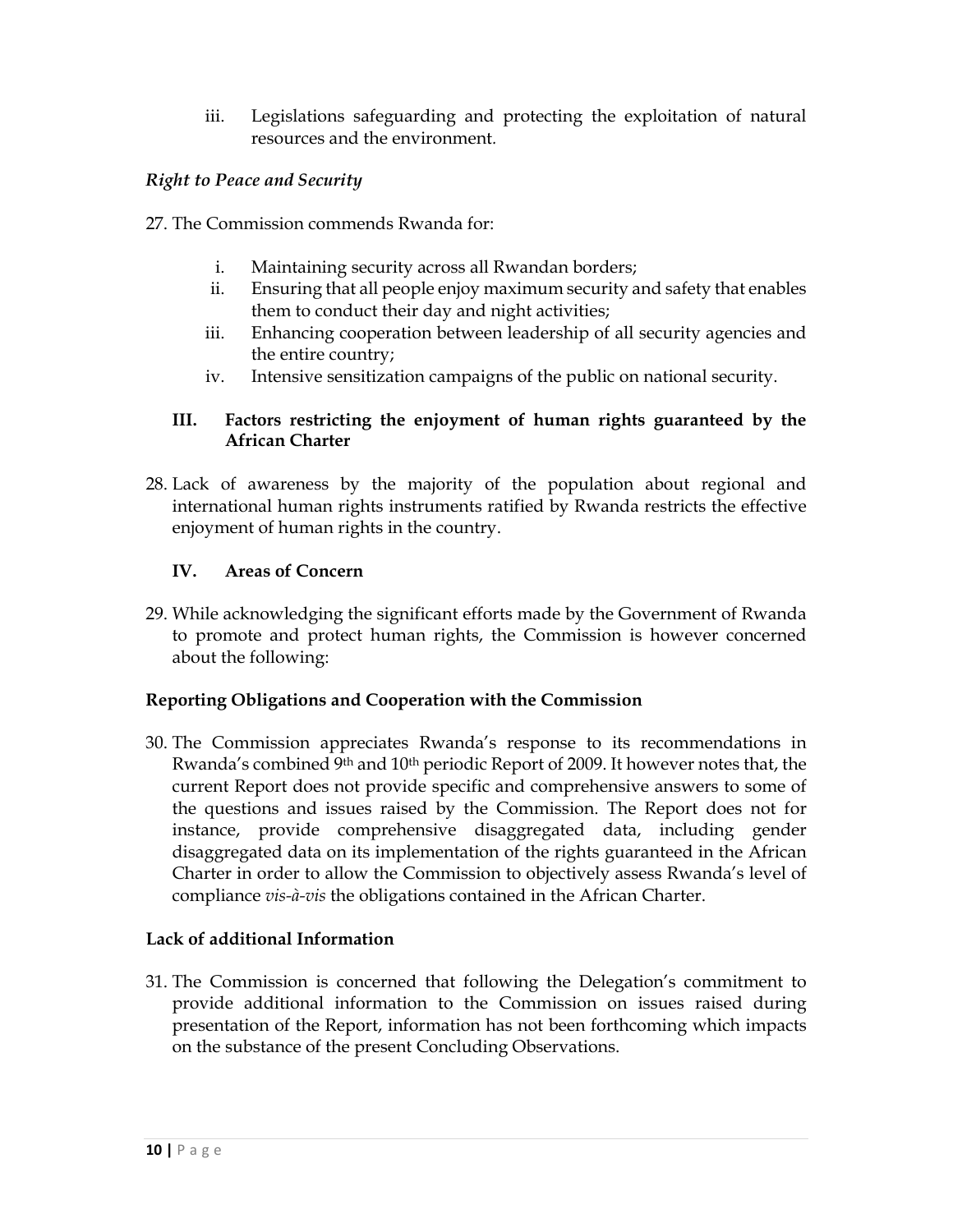### **Ratification of Regional Human Rights Instruments**

#### *Withdrawal of the Declaration*

32. The Commission is concerned by the withdrawal of Rwanda of the Declaration made under Article 34(6) of the Protocol to the African Court on Human and Peoples' Rights (the Protocol), accepting the jurisdiction of the Court to receive cases under Article 5 (3) of the Protocol in March 2016.

#### **Civil and Political Rights**

33. The Commission is generally concerned about the lack of information in the Report regarding adequate awareness of the population about their rights, legal procedures and available remedies in respect of their civil and political rights.

#### *Prohibition of Torture and Ill-treatment*

- 34. The Commission is concerned that:
	- i. The Report does not contain information on measures the Government is putting in place to raise awareness amongst members of the judiciary on their obligation to open inquiries into allegations of torture or illtreatment particularly when they are raised during trial;
	- ii. The Report is silent on the remedies that are available for suspects who have been convicted despite alleging that their confessions were obtained through torture.

#### *Conditions of Detention*

35. The Commission is concerned about the:

- i. Lack of information regarding a database on torture-related complaints in police stations;
- ii. Lack of information on popularisation and implementation of the Guidelines on the Conditions of Arrest, Police Custody and Pre-trial Detention in Africa.

#### *Right to Freedom of Expression and Access to Information*

#### 36. The Commission is concerned about:

#### *Freedom of Expression*

i. Criminal defamation, whose repeal from the statute-books is ongoing;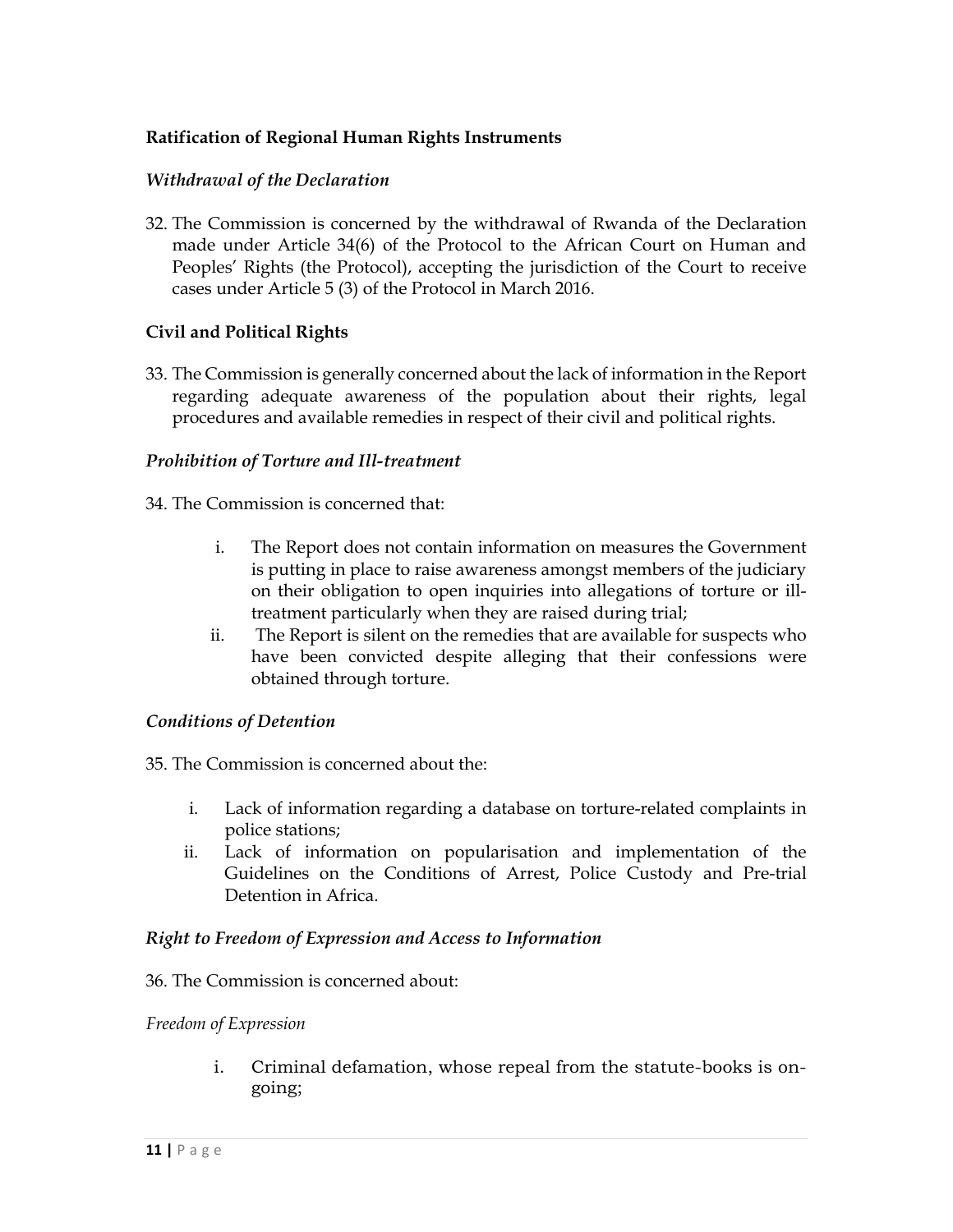ii. Defamation, which was still a criminal offence in the Penal Code at the adoption of the Report.

## *Access to Information*

- i. Lack of awareness of the public on their rights with regards to access to information;
- ii. Lack of knowledge by public institutions on their duty to promote the right to access to information which limits effective implementation of the Access to Information Law;
- iii. The Law relating to the protection of Whistle-Blowers which does not state the exact mechanisms for protecting whistle-blowers.

## *Right to Freedom of Assembly and Association*

37. The Commission is concerned about lack of sufficient information in the Report concerning the protection of these rights.

## *Refugees, IDPs and Migrants Workers*

38. The Commission is concerned with:

- i. The lack of information relating to the implementation of the Kampala Convention and no statistics on the number of Refugees and Returnees;
- ii. The lack of information relating to the implementation of the Kampala Convention and the situation of Migrants in Rwanda.

## **Economic, Social and Cultural Rights**

### *Right to work*

39. The Commission is concerned with the persistent high rate of unemployment amongst the youth amidst the different strategies put in place by the Government.

## *Right to health (HIV/AIDs)*

- 40. The Commission is concerned that:
	- i. There is no information about measures the Government of Rwanda is putting in place to integrate HIV/AIDS prevention and care information into the education system in Rwanda;
	- ii. The Report does not indicate measures put in in place by the State to support Orphaned and other vulnerable children affected by HIV/AIDS.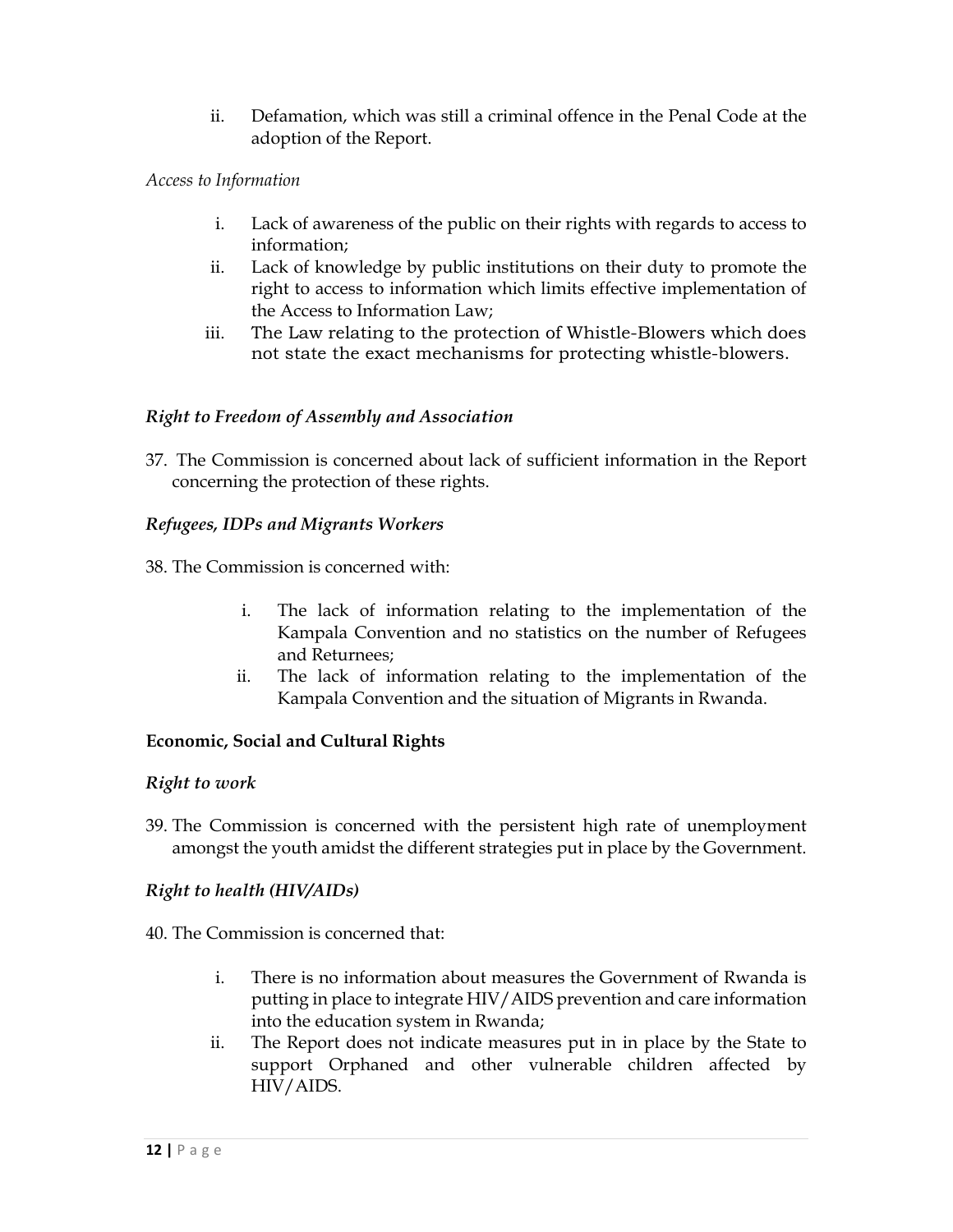## *Older Persons*

41. The Commission is concerned about lack of specific information regarding the rights of older persons in the Report.

## *Extractive Industries and Environment*

42. The Commission is concerned about:

- i. Lack of information on national policy to ensure local involvement and benefit from extracted resources;
- ii. Lack of detailed information on legal framework to protect the environment which includes "various laws and ministerial orders," and lack of information regarding a regulatory body to monitor implementation of these laws and ministerial orders;
- iii. Lack of information on the level of artisanal mining, and whether any programs or policies to monitor or regulate this practice are being developed.

## *Indigenous Populations*

43. The Commission notes that:

- i. According to the Delegation, Rwanda has banned the identification of ethnicities in the country with a view to ensuring national unity. The Commission is however concerned that the prescribed solution may not effectively resolve the problem as unity can be achieved in diversity;
- ii. The Government has not defined any programs and policies for the benefit of ethnicities.

### **V. Recommendations**

44. In view of the foregoing, the Commission makes the following recommendations to the Government of Rwanda:

### **Reporting Obligations**

45. Rwanda should ensure it complies with its obligations under Article 62 of the African Charter by implementing these recommendations.

### **Ratification of Regional/International Human Rights Instruments**

46. Rwanda should reconsider the withdrawal of its declaration under Article 34(6) of the Court Protocol.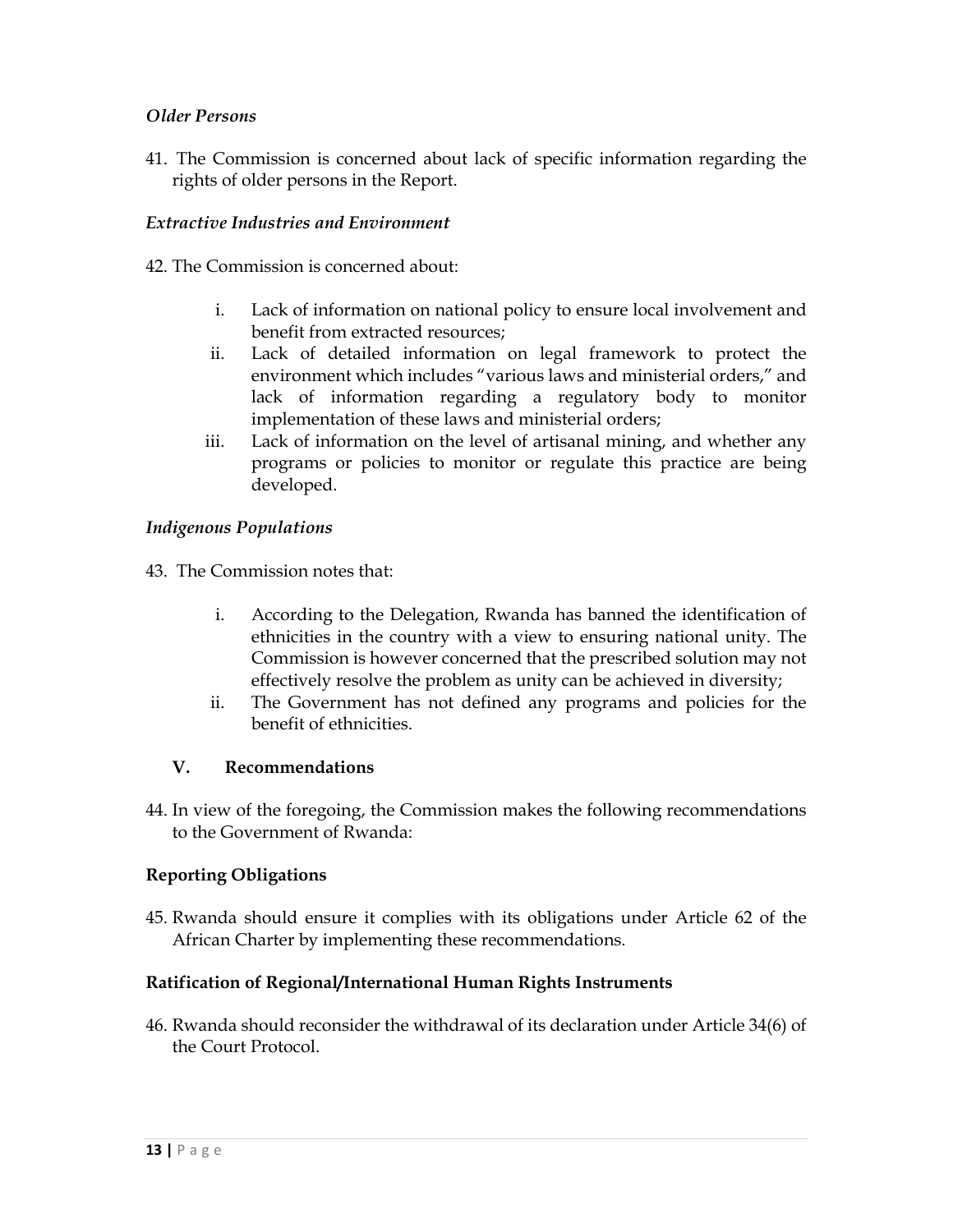## **Civil and Political Rights**

47. Rwanda should include in its next Report, information in respect of legal procedures and available remedies on violations to the civil and political rights of the population, and also include civic education in school curricula if this is not already done.

#### *Prohibition of Torture and Ill-treatment*

48. Rwanda should, in its next review period:

- i. Provide information on measures the Government is putting in place to raise awareness amongst members of the judiciary on their obligation to open inquiries into allegations of torture or ill-treatment particularly when they are raised during trial;
- ii. Provide information on remedies available to suspects who have been convicted despite alleging that their confessions were obtained through torture.

#### *Conditions of Detention*

49. Rwanda should:

- i. Ensure that the office of the Director of Public Prosecution provides statistics as to how many cases referred to them by the IPOA have been prosecuted;
- ii. Establish a database on torture-related complaints in order to determine the prevalence of torture in police stations;
- iii. Effectively implement domestic laws and policies on bail bonds and sentencing to reduce overcrowding in prisons and resultant problems of violence and adverse health consequences;
- iv. Take appropriate measures to ensure strict respect of the 48 hours duration of police custody while reviewing the regime of pre-trial detention to comply with international standards such as the Commission's Guidelines on Conditions of Arrest, Police Custody and Pre-trial Detention (the Luanda Guidelines);
- v. Continue to ensure human rights training for the police and other law enforcement officers;
- vi. Make use of the Luanda Guidelines, and provide training to the police on the Guidelines;
- vii. Extend access to legal services for persons in Police Custody in conformity with the Launda Guidelines.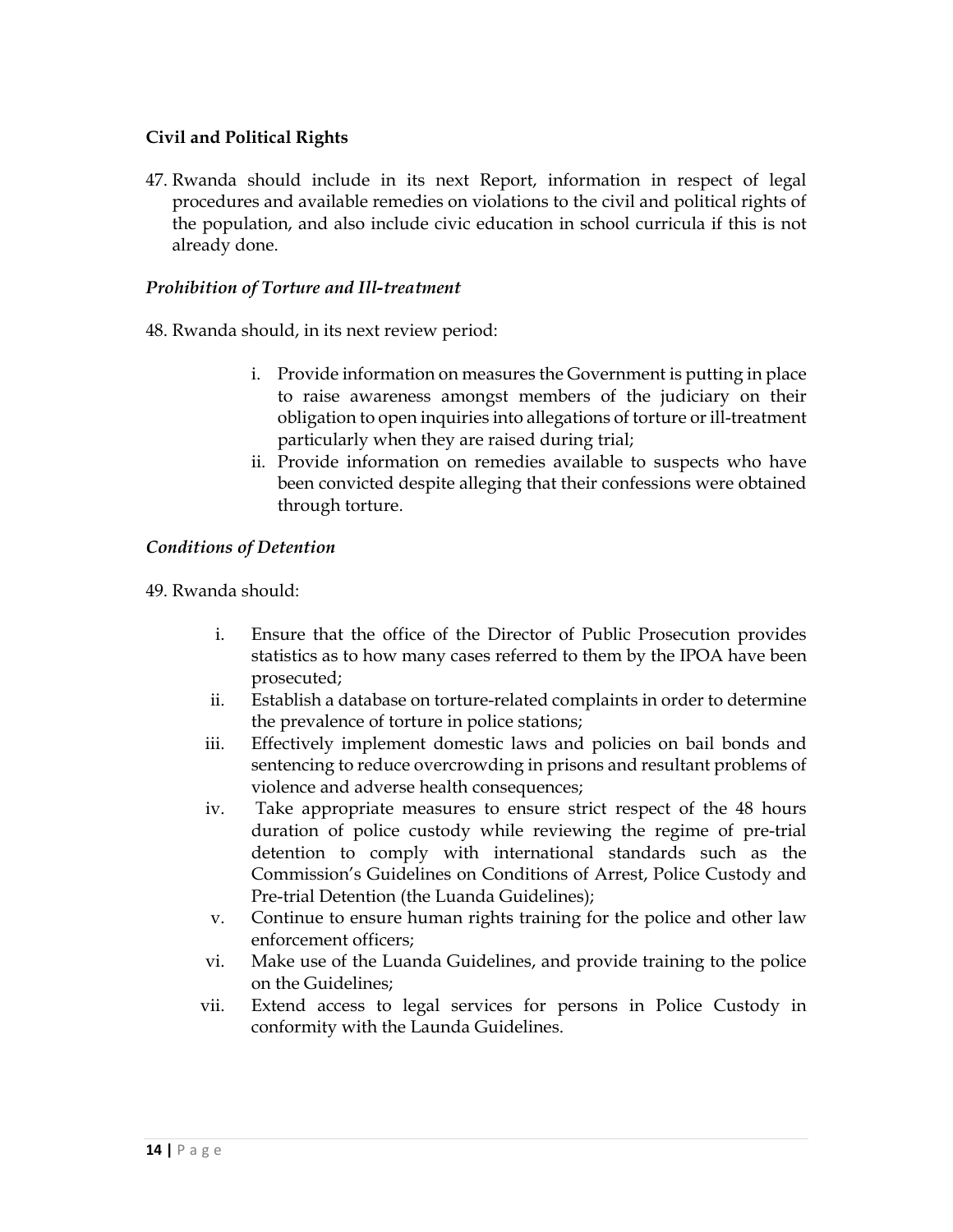## **Right to Freedom of Expression and Access to Information**

#### *Freedom of Expression*

#### 50. Rwanda should:

i. Finalise the process of decriminalising defamation by repealing relevant provisions in the Penal Code.

#### *Access to Information*

#### 51. Rwanda should:

- i. Take appropriate measures to ensure public institutions are empowered in their duty to promote the right to access information through training, advocacy, as well as material and financial resources;
- ii. Ensure that the public is aware of their rights with regards to access to information through capacity building programs;
- iii. Ensure that the Law relating to the protection of Whistle-Blowers is designed to protect whistle-blowers.

#### *Rights to Freedom of Association and Assembly*

- 52. Rwanda should:
	- i. Provide more information on the above-mentioned rights during its next Reporting period;
	- ii. Take legislative and other measures in order to protect, and promote human rights in conformity with the UN Declaration on Human Rights Defenders, the African Charter, the Kigali Declaration and other regional and international human rights instruments that guarantee the right to freedom of association and assembly;
	- iii. Indicate to what extent the Government of Rwanda mainstreams the Guidelines on Freedom of Assembly and Association in subsequent Reports.

### *Refugees, IDPs and Migrants Workers*

53. Rwanda should include information in its next Report on:

- i. Implementation of the Kampala Convention through the adoption of national laws and provide statistics on the number of refugees, statistics, and information on programs for reintegration of returnees;
- ii. Implementation of the International Convention on the Protection of the Rights of All Migrant Workers and Members of their Families;
- iii. The situation of Migrants in Rwanda.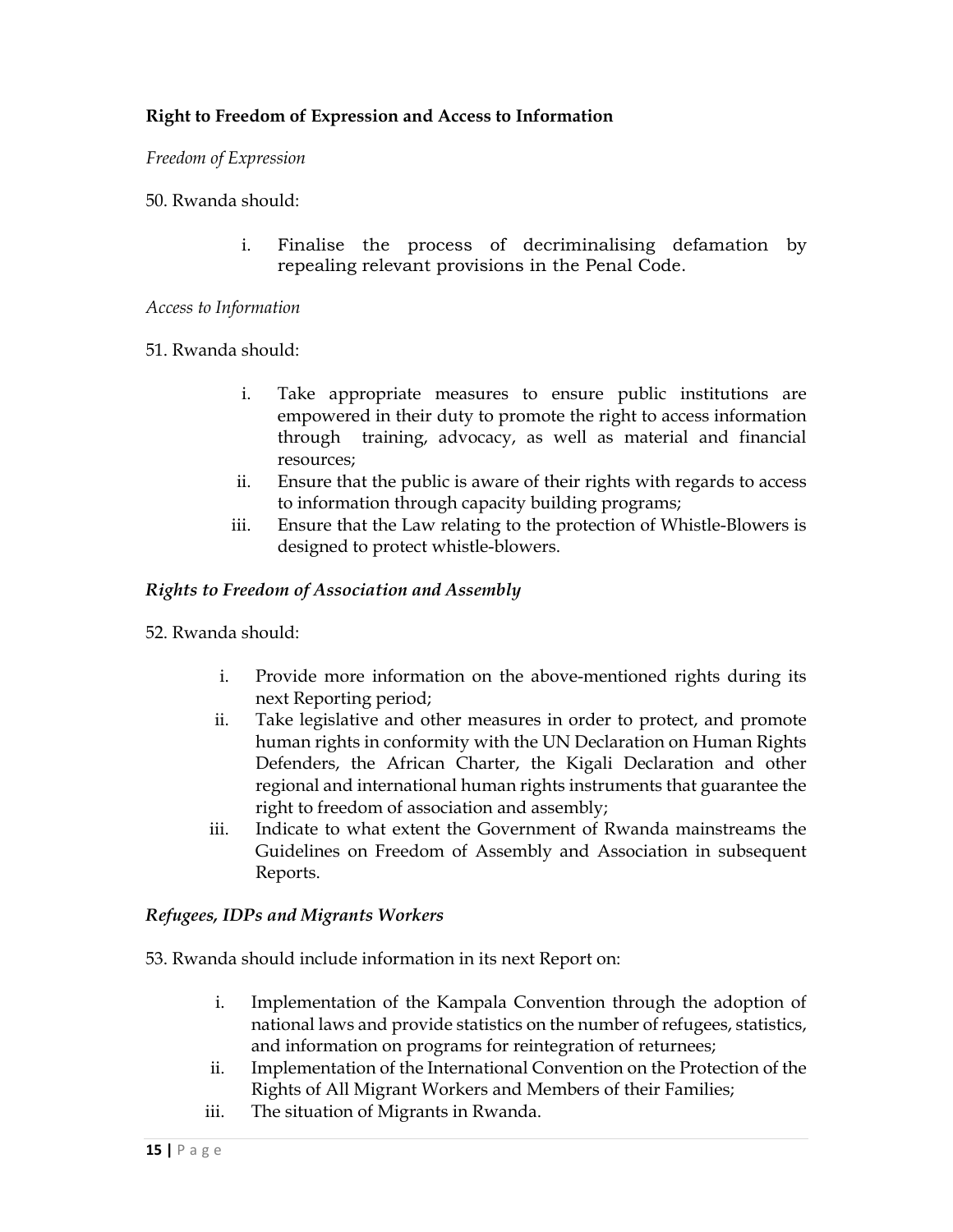## **Economic, Social and Cultural Rights**

## *Right to work*

54. The Commission urges the Government of Rwanda to:

- i. Implement the National Employment Policy and ensure that programs intended to promote employment have a component on financial literacy;
- ii. Promote skills and innovation for new types of jobs to provide employment opportunities for the youth population.

## *Right to health (HIV/AIDs)*

55. Rwanda should:

- i. Ensure that the next Report includes information about measures the Government of Rwanda is putting in place to integrate HIV/AIDS prevention and care into the education system in Rwanda;
- ii. Include information and statistics on orphaned and vulnerable children affected by HIV/AIDS in its next Report as well as measures taken to support them.

### *Older Persons*

56. Rwanda should provide more information on the rights of older persons in the country in its next Report.

### *Extractive Industries and Environment*

57. Rwanda should:

- i. Adopt laws that protect the right to environment by all categories of people in the country and establish a Regulatory Body to monitor implementation of these laws;
- ii. Provide information in its next Report on artisanal gold miners and adopt policies to regulate artisanal mining.

### *Indigenous Populations*

58. While recognising Rwanda's post-genocide approach to ethnicity, the Commission is concerned that this could impact negatively on some indigenous groups such as the Batwas in the country. In this regard, the Commission urges the Government of Rwanda to recognise indigenous communities, as well as promote their cultures, traditions, ways of life so as to ensure effective unity and harmony. Rwanda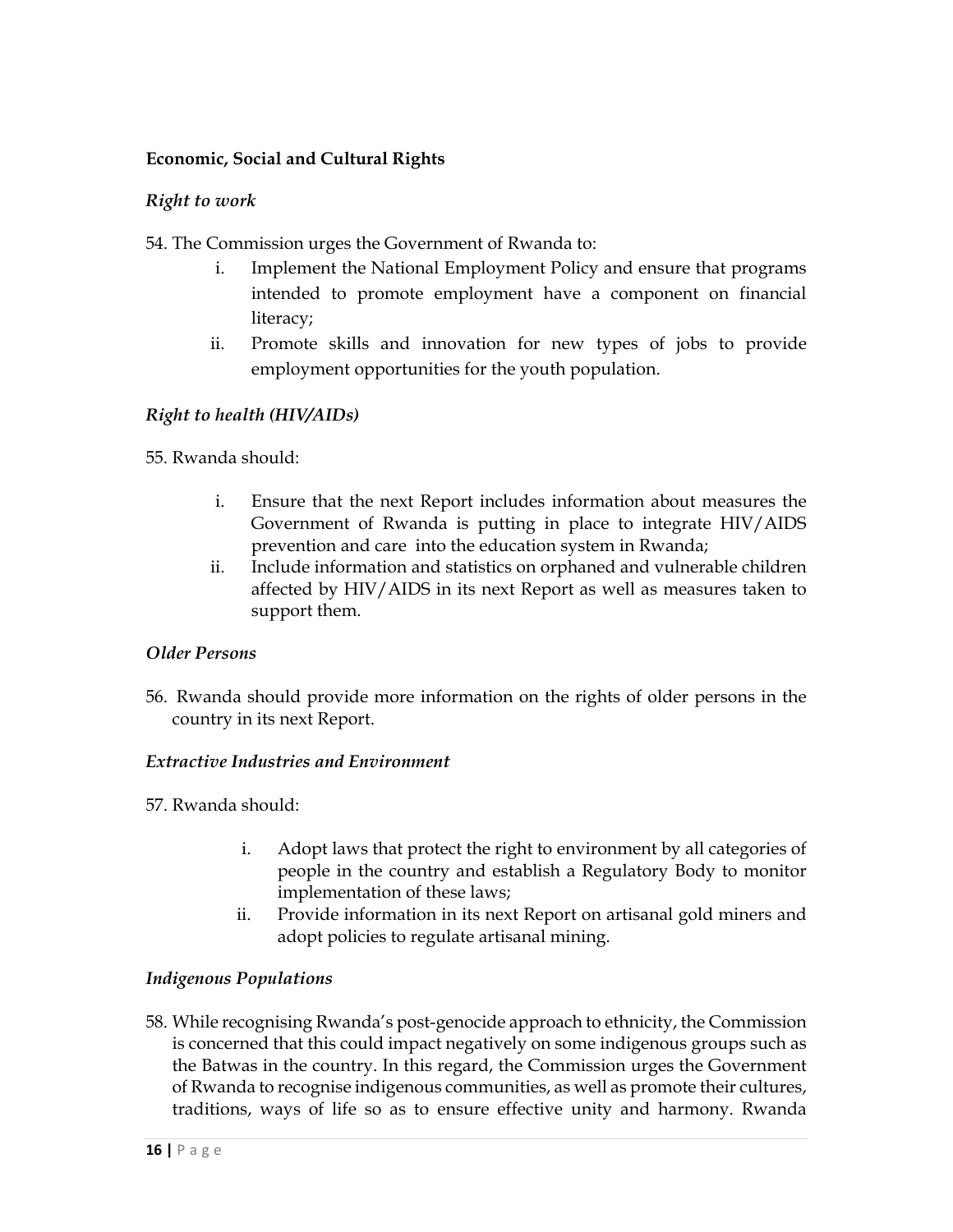should also consider creating specific policies and programs which will contribute to consolidating national unity.

## **Cooperation with the Commission**

59. Rwanda Government should:

- i. Continue the regular submission of Periodic Reports on the implementation of the African Charter in compliance with Article 62 of the African Charter;
- ii. Provide, in its next Periodic Report, up-to-date statistics and data on all relevant sectors as well as on activities of institutions with a human rights mandate; and
- iii. Inform the Commission, in its next Periodic Report, of the measures taken to address the above issues of concern and to ensure the effective implementation of the recommendations contained in the present Concluding Observations relating to the African Charter.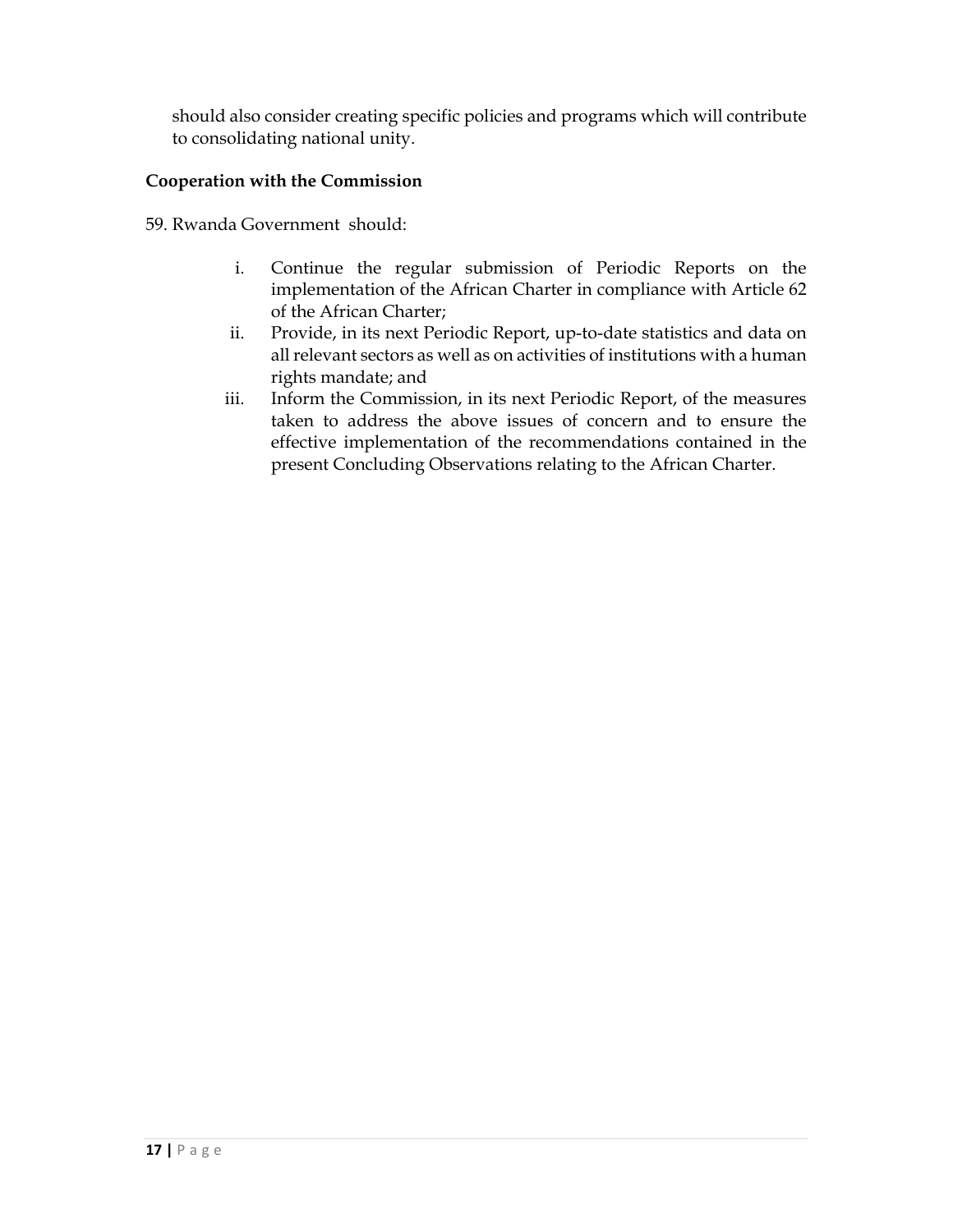#### **PART B: MAPUTO PROTOCOL**

60. Regarding the implementation of the Maputo Protocol, the Commission notes the following positive aspects:

### **I- POSITIVE ASPECTS**

61. The Commission notes that there are many positive aspects regarding Rwanda's compliance with its obligations under the Maputo Protocol which it ratified on 25 June 2004.

### **Reporting obligation and cooperation with the Commission**

62. The Commission commends the Republic of Rwanda for submitting its Initial Periodic Report in accordance with Article 26 of the Maputo Protocol which is well-articulated and in line with the Guidelines for State Reporting under the Maputo Protocol.

### **Legal framework for the promotion of women's rights in Rwanda**

63. The Commission commends Rwanda for the following Laws:

### *Laws*

- *i. The Labour Law (2009) that prohibits gender-based discrimination and violence in the work place;*
- *ii. Law No. 54/2011 of 14/12/2011 relating to the rights and protection of the child;*
- *iii. Prime Minister's Order No 001/03 of 11/01/2012 determining modalities in which institutions prevent and respond to GBV as well as ensure that GBV cases are expedited and given priority;*
- *iv. The Organic Budget Law (2013) institutionalizing Gender-Responsive Budgeting;*
- *v. Land law No 43/2013 of 16/06/2013 which allows women and girls to be able to inherit land and property from their parents;*
- *vi. Law No. 27/2016 of 08/07/2016 governing matrimonial regimes, donations and successions which provides for equal inheritance and property ownership rights between men and women.*

### **Policies**

- 64. The Commission commends Rwanda for the following Policies:
	- *i. GBV Policy and Strategic Plan of 2011;*
	- *ii. Family Planning Policy of 2012.*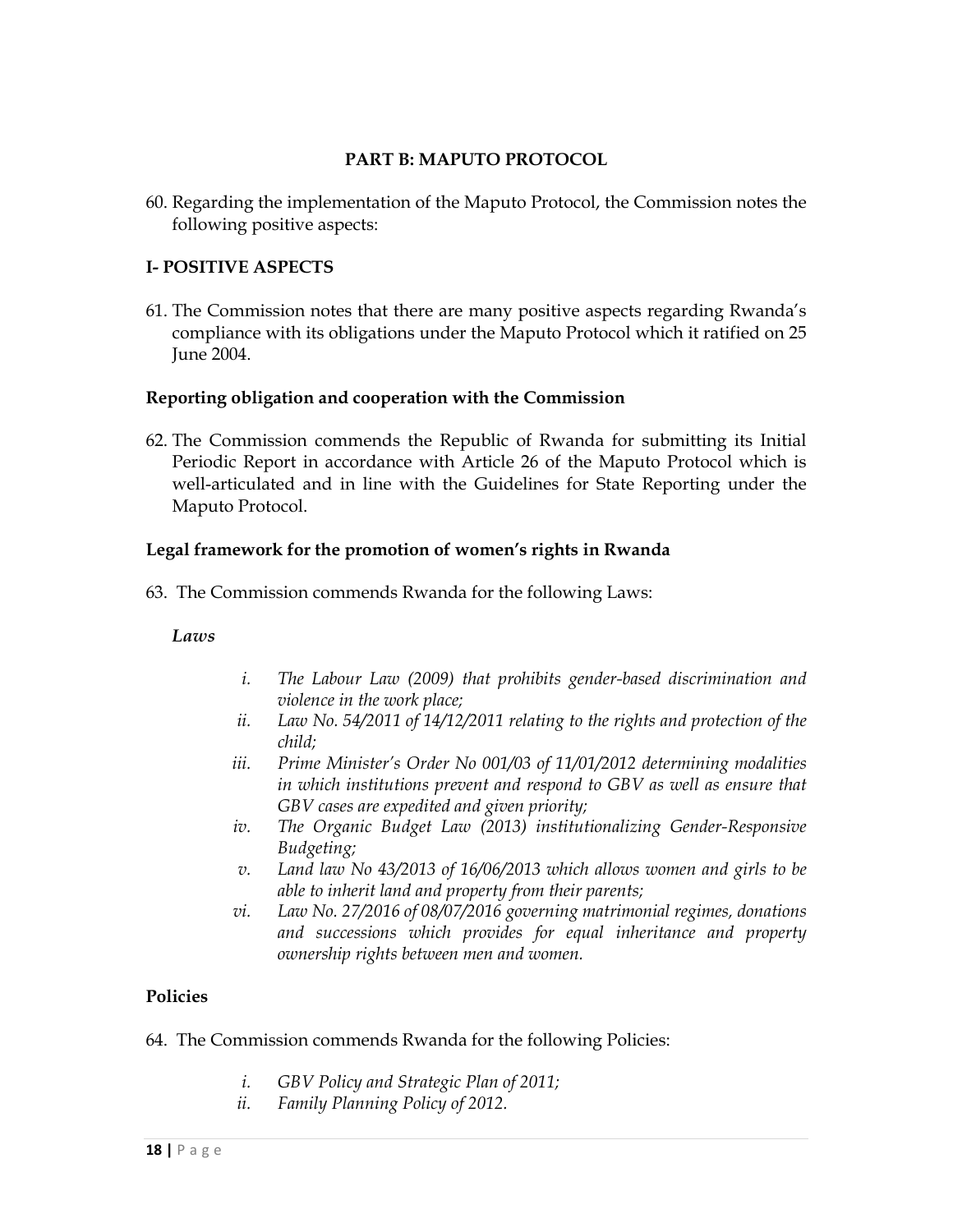## **Government Institutions dealing with issues related to the Maputo Protocol**

65. The Commission takes note of the establishment of the following institutions:

- i. *The Ministry of Gender and Family Promotion;*
- ii. *The establishment of the National Women Council;*
- iii. *Establishment of the Gender Monitoring Office;*
- iv. *The Rwandan Forum for Women Parliamentarians;*
- v. *The Office of the Ombudsman and the NHRC.*

#### **IMPLEMENTATION OF SPECIFIC RIGHTS IN THE MAPUTO PROTOCOL**

#### **Article 2: Elimination of Discrimination against Women**

66. The Commission commends Rwanda for:

- i. Its commitment to the promotion and protection of the rights of women through the enactment of a number of progressive laws aimed at reversing previously discriminatory laws, norms and practices in the country;
- ii. The Law governing matrimonial regimes, donations and successions which reversed the patriarchal marriage system;
- iii. Ensuring gender equality and the empowerment of women in the county through several strategies;
- iv. The enactment of laws and programs to ensure availability of resources for effective mainstreaming of gender perspective;
- v. The Rwandan Constitution (2003) revised in 2015 which prohibits elimination of discrimination against the girl-child and reaffirms in its Article 10(4) equality before the law between men and women, boys and girls, and the fundamental rights of all citizens of Rwanda.

### **Article 3: Right to Dignity**

67. The Commission appreciates various initiatives taken by the Government of Rwanda in the fight against GBV. In particular, its policy of *"zero tolerance"* to GBV across all sectors including the establishment of anti-GBV Directorates within the Rwandan Defence Forces; the establishment of the *Isange* One Stop Centers (IOSC) aimed at providing psychosocial, medical, police and legal services to adult and child survivors of gender based violence and child abuse occurring in the family or in the community at large.

#### **Article 4: The Rights to Life, Integrity and Security of the Person**

68. The Commission commends Rwanda, for ensuring security of women and girls through the continental initiative and the Kigali International Conference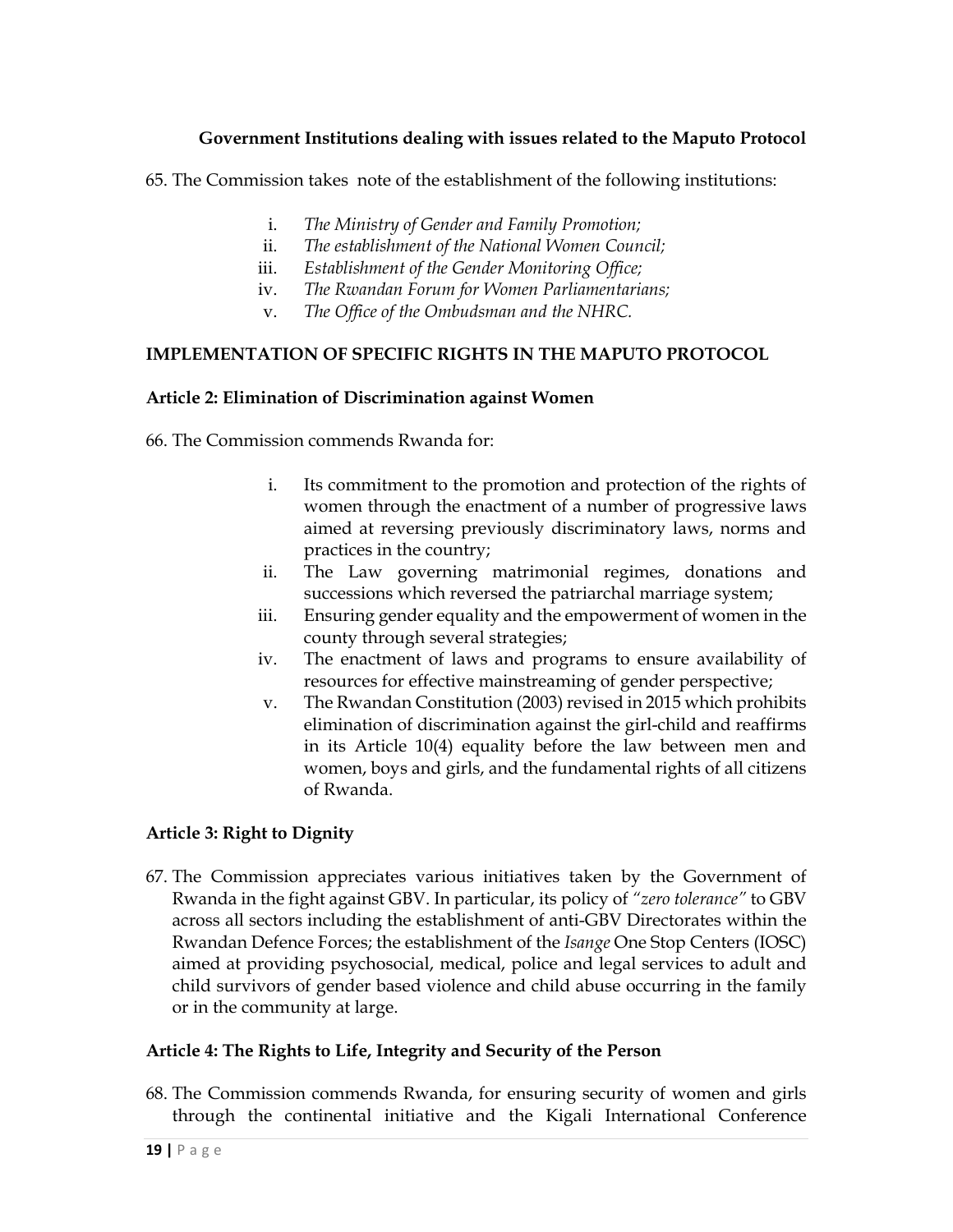Declaration (KICD) on the Role of Security Organs in ending Violence Against Women (VAW) in Africa and the African Security Organs Centre for Coordination of Action to End VAW and Girls (AFSSOCA).

### **Article 5: Elimination of Harmful Practices**

69. The Commission notes with satisfaction, the "*Men Engage"* initiative which promotes positive masculinity through sensitization and positive male role models.

### **Article 6: Marriage**

70. The Commission lauds Rwanda for the Law governing matrimonial regimes, donations and successions, which has improved women's right to property in the country.

### **Article 7: Separation, Divorce and Annulment of Marriage**

71. The Commission notes Article 17 of the 2003 Constitution of Rwanda revised in 2015 which guarantees equality between spouses, stating that "*Spouses are entitled to equal rights and obligations at the time of marriage, during the marriage and at the time of divorce."* 

#### **Article 8: Access to Justice and Equal Protection before the Law**

72. The Commission commends Rwanda for the:

- i. *Access to Justice Office* at district level, which educates women and girls on the risk of VAW, and raises awareness on the rights of women and girls in the country;
- ii. *Access to Justice Bureaus (AJB)* which serve as a first point of orientation for the general public; sensitize population on their human rights; provide general legal aid services; assist prisoners and provide legal training to Abunzi;
- iii. Multi-sectoral and interdisciplinary Program aimed at providing*,*  comprehensive, timely and effective psycho-social, medical, police and legal services to adult and child victims of GBV and child abuse occurring in the family or in the community at large;
- iv. Efforts to increase women's legal literacy, including a manual for citizens of Rwanda with information about the land registration process and ways of safeguarding individual rights.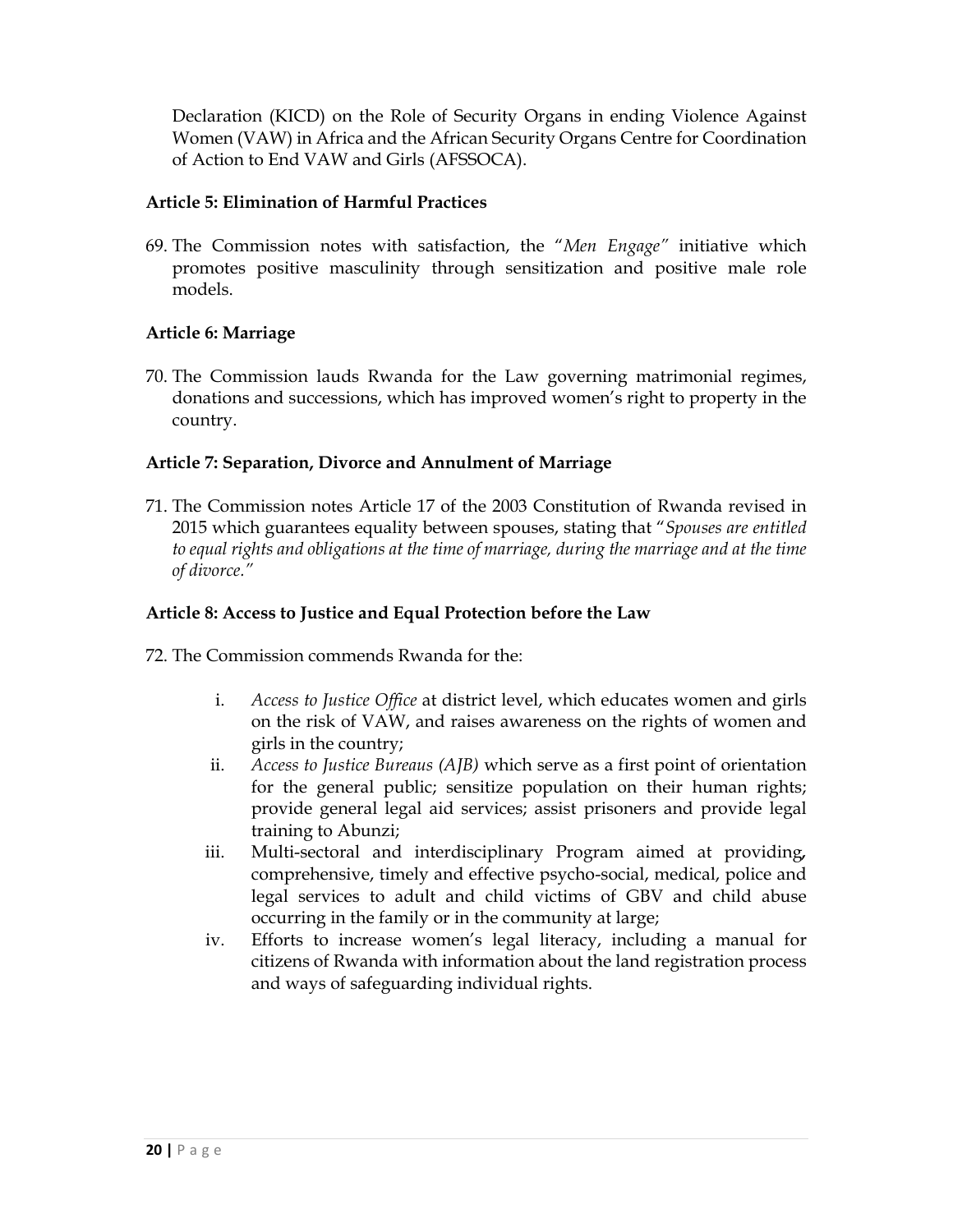#### **Article 9: Right to Participation in the Political and Decision-Making Process**

73. The Commission commends Rwanda for:

- i. Its Constitution which reserves at-least 30% quota for women in decision making resulting to a high number of women being appointed or elected into decision-making positions at all levels;
- ii. The existing policies providing guidelines and environment that ensure equal participation of women and men;
- iii. The civic and voter education specific sessions which target women and youth;
- iv. The establishment of *Women Leaders Network* to provide political, leadership and communication training in leadership for young women and girls;
- v. Programmes such as *Imbuto Foundation's Toast Master clubs* which play a key role in building leadership qualities among young women and girls.

#### **Article 12: Right to Education and Training**

74. The Commission commends Rwanda for:

- i. Equal right to education guaranteed by the Constitution which has broken the traditional barrier of viewing girls' education as not important as that of boys;
- ii. The *Ministerial Order No 001/2016 of 08/01/2016* providing sanctions against parents who do not send their children to school;
- iii. An integrated early childhood development strategic plan 2011/12 – 2015/16;
- iv. Adoption of the universal Nine-years Basic Education (9YBE) programme in 2009, which was extended to 12 years in 2012 (12YBE);
- v. Increase in the number of girls in all levels of secondary school which has improved women's capacity to engage fully and contribute effectively to all aspects of national development;
- vi. The growing number of public and private education institutions, , which has provided women and girls with increased chances of up-grading their skills and employment opportunities;
- vii. Establishment of 5181 literacy centres across the country, and bringing them closer to the community.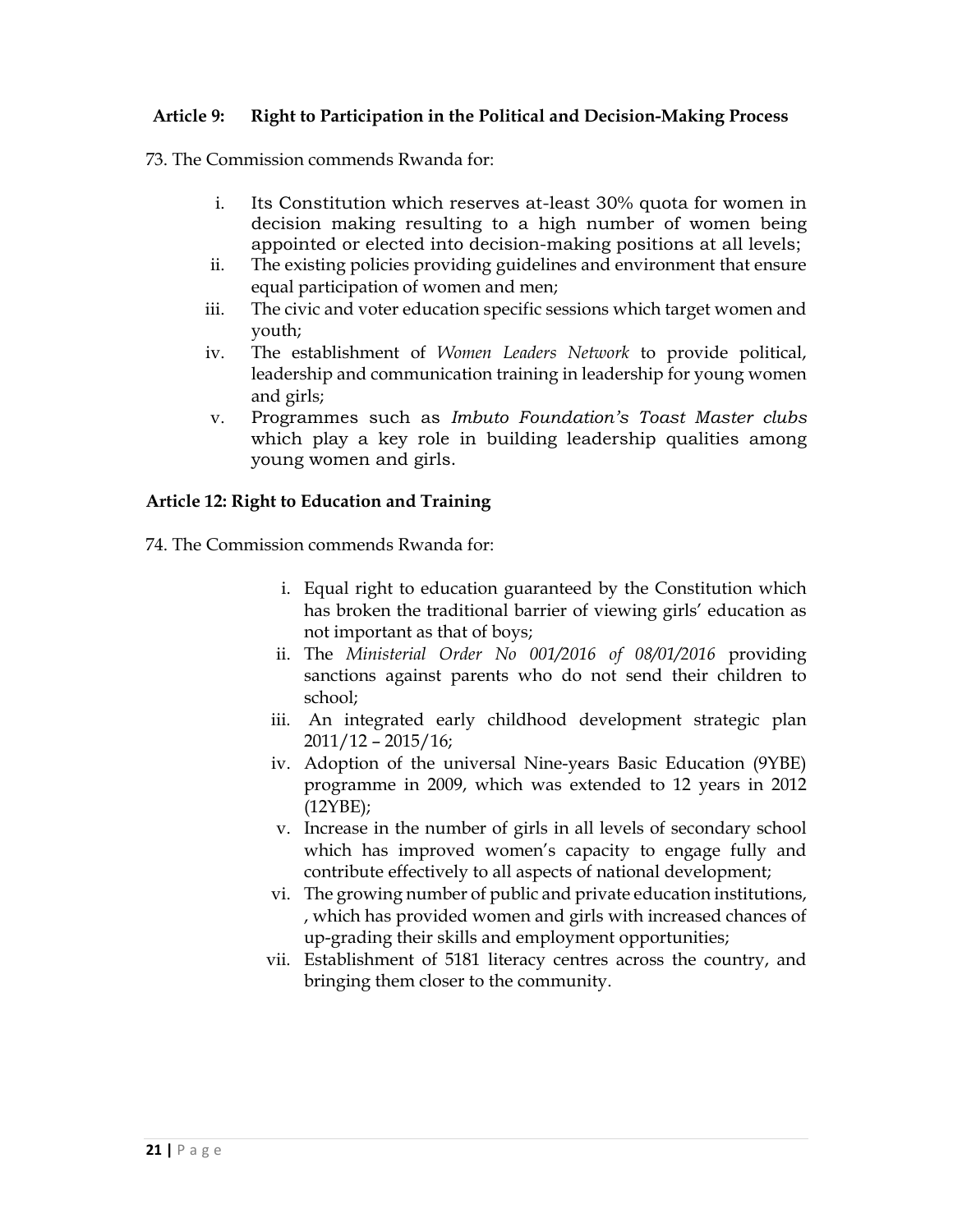## **Article 13: Economic and Social Welfare Rights**

75. The Commission notes:

- i. Women's access to economic and productive assets, including land, which has greatly transformed women's social economic well-being and enhanced their contribution to Rwanda's economy;
- ii. A number of programs aimed at reducing poverty and economic inequalities between men and women, including a *Women and Youth Access to Finance Guarantee Fund*, currently operated by the Business Development Fund (BDF);
- iii. The use of the guarantee fund which is complemented by the creation of women-focused financial institutions, including the Women's Branch of Rwanda Community Bank savings and micro-credit cooperative;
- iv. The financial inclusion of women and youth through the village Credit and Saving Scheme (Umurenge SACCO), which has greatly improved women's livelihood and their economic independence.

### **Article 14: Health and Reproductive Rights**

76. The Commission notes with satisfaction, the:

- i. Lifting of Rwanda's reservation on the Maputo Protocol relating to abortion;
- ii. Universal Community Health Insurance scheme (*Mutuelle de santé*) which renders quality health care affordable for the poor, especially women, for a minimal annual contribution of less than US\$ 5;
- iii. Improvement of access and proximity to health services which has increased utilization of modern health services, especially for pregnant women;
- iv. Improvement of women's nutritional status through the Health Sector Strategic Plan III (2012-2018) which envisages a number of interventions to improve the health status of Rwandans, with special attention to pregnant and lactating women and children;
- v. US\$5.7 million national Accelerated Plan for Women, Girls, Gender Equality and HIV (2010-2014), focused on addressing inequality and underlying factors that contribute to women and girls' higher risk and vulnerability to HIV and AIDS.

### **Article 22: Special Protection of Elderly Women**

77. The Commission commends Rwanda for:

i. The housing facilities provided to the most aging population without any discrimination and which considers the gender specific needs;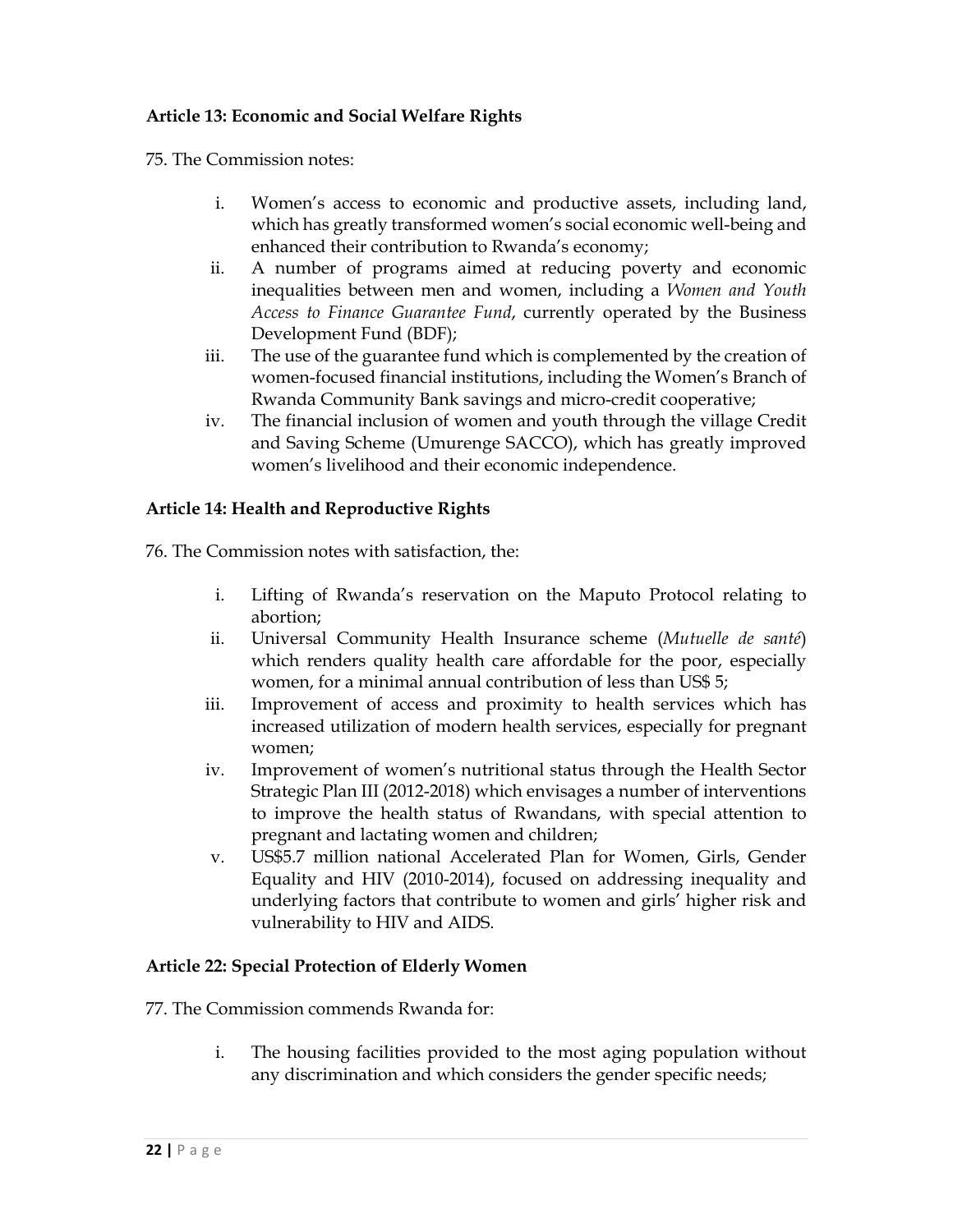- ii. Efforts made in ensuring the protection of the rights of elderly women including the provision of the community based health insurance (*Mutuelles de Santé*) funded by the State particularly for indigent persons unable to pay their contribution/subscription and this facilitates women's access to quality health services;
- iii. Provision in the Penal Code specifically punishing the crime of rape or harassment committed on an elderly person.

## **Article 23: Special Protection of Women with Disabilities**

78. The Commission applauds:

- i. Significant progress in supporting the rights of persons with disabilities and in ensuring people with disabilities benefit from and can contribute to national development through policies, laws and regulations, including eight Ministerial Orders affecting six Ministries;
- ii. The number of programs which have been put in place in schools to facilitate school attendance by women and girls with disabilities;
- iii. Development of strategies and guidelines for mainstreaming disability into the health system at the community level by the Ministry of Health;
- iv. The Presidential Order Nº46/2011 of 29/07/2011 governing modalities for the recruitment, appointment and nomination of public servants which highlights gender promotion and promotion for people with disabilities.

### **Article 24: Special Protection of Women in Distress**

79. The Commission appreciates special care given to women in distress, for instance, women victims of violence who are given special protection including psychosocial, legal and medical assistance from gender desks as well as at *Isange One Stop Centres*.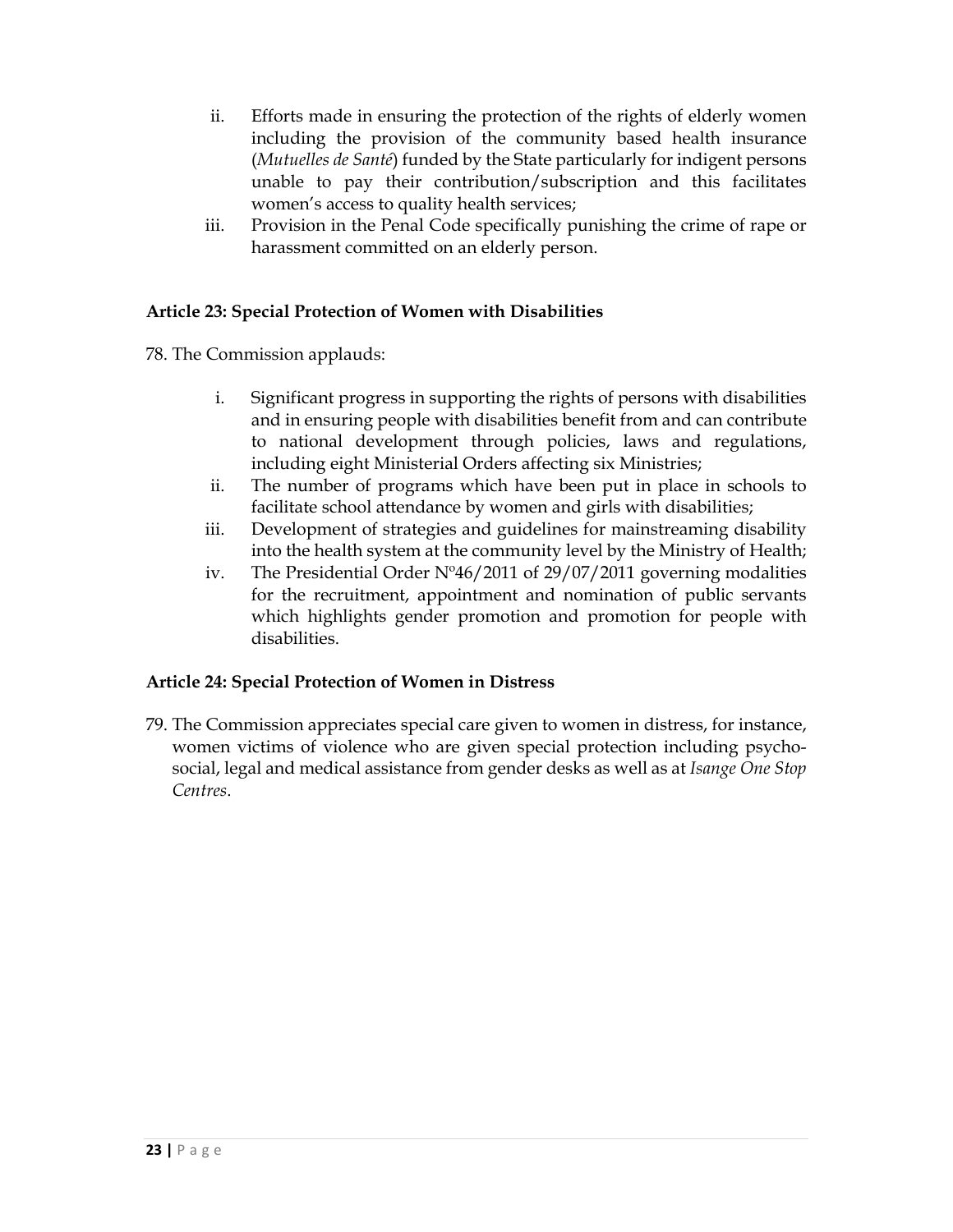## **I. FACTORS RESTRICTING THE ENJOYMENT OF THE RIGHTS GUARANTEED IN THE MAPUTO PROTOCOL**

80. Lack of awareness of the Maputo Protocol results to slow implementation of the Protocol.

## **III. AREAS OF CONCERN**

81. In spite of the Government's efforts to promote and protect the rights of women, the Commission is concerned about the following:

### **Reporting obligation and cooperation with the Commission**

82. The Commission appreciates the detailed responses provided by Rwanda to the various questions regarding implementation of the Maputo Protocol. However, the Commission would appreciate more information on the concerns raised by the Commission hereunder.

### **Lack of additional information**

83. The Commission is concerned that following the Delegation's commitment to provide additional information to the Commission on issues raised during presentation of the Report, information has not been forthcoming which also impacts on the substance of the present Concluding Observations.

### **Article 5: Elimination of Harmful Practices**

84. The Commission is concerned that there is no information on whether Rwanda has enacted specific laws on the Elimination of Harmful Cultural Practices.

### **Article 13: Economic and Social Welfare Rights**

85. The Commission is concerned that even though Rwanda has enacted the new Law governing matrimonial regimes, donations and successions, which guarantees equal inheritance rights, the Report does not include information about the impact of this law since its enactment in 2016.

### **Article 16: Right to Adequate Housing**

86. The Commission is concerned about the need of adequate housing especially among widows and female headed households.